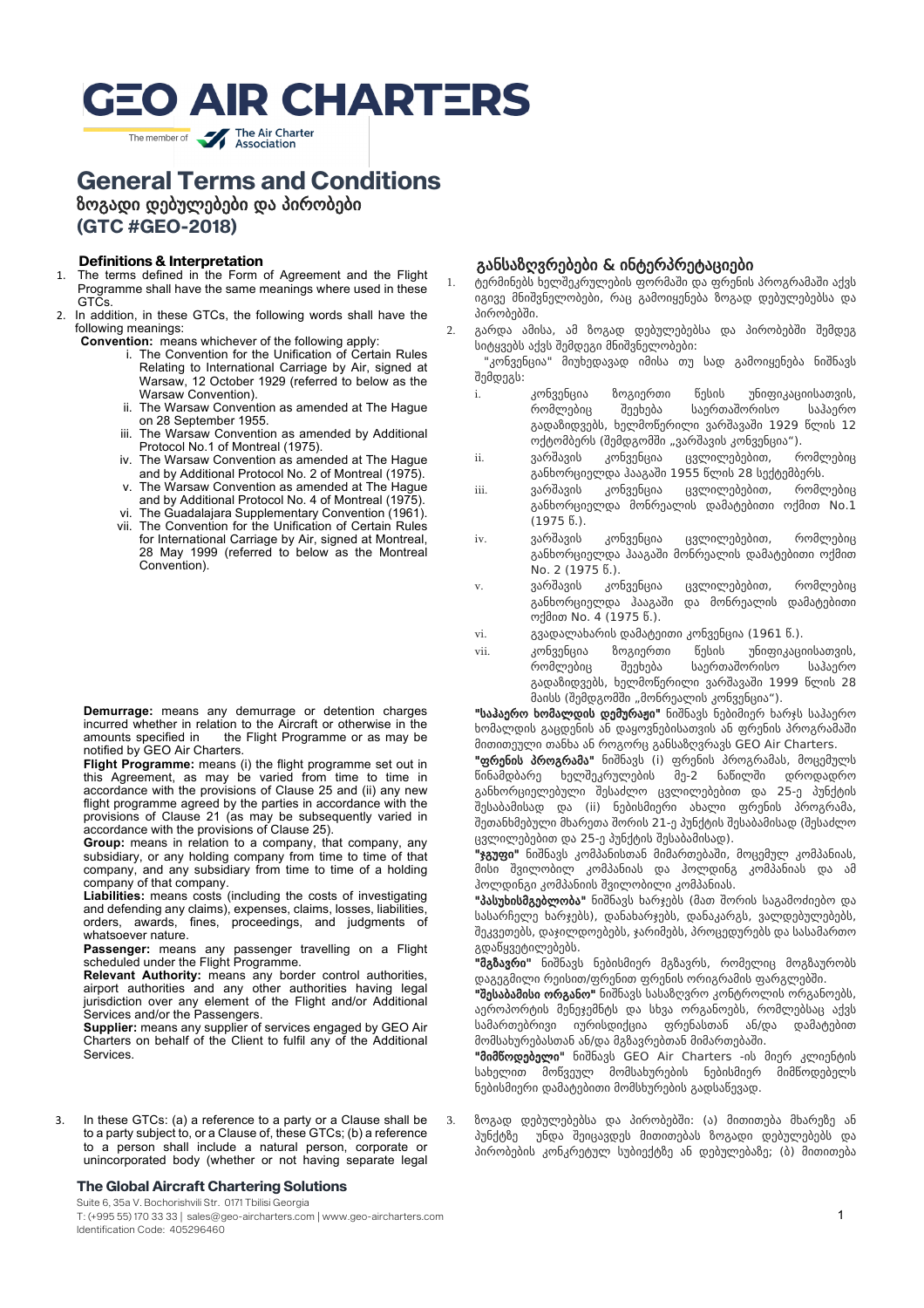The member of **The Air Charter** 

### **General Terms and Conditions** ზოგადი დებულებები და პირობები **(GTC #GEO-2018)**

personality); (c) the words include(s) or including shall be deemed to have the words "without limitation" following them and (d) words in the singular include the plural and words in the plural include the singular.

 If a Passenger's journey involves an ultimate destination or stop in a country other than the country of departure the Convention may be applicable and the Convention governs and, in most cases, limits the liability of carriers for death or personal injury and in respect of loss of or damage to baggage. The Convention may apply on an exclusive basis to the carriage of Passengers by air or to any of the Additional Services. The Client, acting as agent of the passengers, shall ensure that each Passenger in respect of whom any such Convention applies, receives proper notice of the liability provisions (as provided by the Carrier) in accordance with the requirements of any such applicable Convention and complies with the conditions contained therein. If insurance coverage to supplement the limitations specified pursuant to such Convention above is desired, it shall be the sole responsibility of the Client to obtain that insurance.

### **GEO Air Charters' Obligations**

- GEO Air Charters shall:<br>4.1 arrange for
	- arrange for the Aircraft to be chartered from the Carrier for and on behalf of the Client in order to fulfil the Flight Programme:
	- 4.2 coordinate and assist in the exchange of information between the Carrier and the Client in relation to the Flight Programme, including coordinating the information regarding the passengers, the required overflight and landing permits;
	- 4.3 arrange for the provision of any Additional Services by one or more Suppliers;
	- 4.4 arrange for the provision of any additional flights and/or further additional services as may be required by the Client (as contemplated in Clause 20);
	- 4.5 on the day of the flight monitors the departure/arrival times of the aircarefr and informs the client accordingly about aircraft movement;
- 5. GEO Air Charters shall exercise reasonable care and skill at all times in performing this Agreement, including, without limitation, in selecting a Carrier for the Flights and the Supplier(s) for the Additional Services but assumes no other duties (fiduciary or otherwise) to the Client unless specifically set out in this Agreement.

#### **Client's Responsibility**

6. The Client warrants that:<br>6.1 the transpote the transportation of the Passengers and his/her

#### **The Global Aircraft Chartering Solutions**

Suite 6, 35a V. Bochorishvili Str. 0171 Tbilisi Georgia

T: (+995 55) 170 33 33 | sales@geo-aircharters.com | www.geo-aircharters.com Identification Code: 405296460

პირზე მოიცავს ფიზიკურ პირს, კორპორაციას (იურიდიულ პირს) ან არაკორპორირებუ პირს (რომელსაც გააჩნია ან არ გააჩნია დამოუკიდებელი სამართალსუბიექტურობა); (გ) სიტყვა "მოიცავს, მათ შორის" მოიცავს მნიშვნელობას "შეზღუდვის გარეშე" და (დ) მხოლობით რიცხვში მოცემული სიტყვები მოიცავენ ასევე მრავლობით რიცხვს და პირიქით.

თუ მგზავრის მოგზაურობა მოიცავს საბოლოო დანიშნულების პუნქტს ან გაჩერებას სხვა ქვეყანაში, გარდა გაგზავნის ქვეყნისა, კონვენცია უმეტეს შემთხვევაში განსაზღვრავს გადამზიდის პასუხისმგებლობის შეზღუდვას სიკვდილის ან სხეულის დაზიანების შემთხვევაში, აგრეთვე ბარგის დაკარგვის ან დაზიანების შემთხვევაში. კონვენციის გამოყენება შეიძლება ექსკლუზიურად მგზავრთა ჰაერით გადაზიდვისათვის ან ნებისმიერი დამატებითი მომსახურებისათვის. კლიენტმა, მგზავრების აგენტის სახით უნდა უზრუნველყოს, რომ ყოველი მგზავრი, რომელიც მიმართაც გამოიყენება ასეთი კონვენცია, მიიღებს შესაბამისი შეტყობინება პასუხისმგებლობის დებულებების შესახებ (როგორც ეს გათვალისწინებულია გადამზიდის მიერ), გამოყენებული კონვენციის მოთხოვნების შესაბამისად და შეასრულებს მოცემული დოკუმენტის პირობებს. თუ სადაზღვევო თანხა ზემოთ აღნიშნული კონვენციის საფუძველზე განსაზღვრულ შეზღუდვებთან ერთად არის სასურველი, სადაზღვევო თანხის მიღება უნდა იყოს მხოლოდ კლიენტის პასუხისმგებლობაზე.

#### **GEO Air Charters -**ს ვალდებულებები

4. GEO Air Charters:

- 4.1. ორგანიზებას უკეთებს საჰაერო ხომალდის ფრახტს კლიენტის სახელით და მისი დავალებით ფრენის პროგრამის შესრულების მიზნით;
- 4.2. ახდენს კოორდინაციას და ხელს უწყობს ინფორმაციის გაცვლას გადამზიდსა და კლიენტს შორის ფრენის პროგრამასთან მიმართებაში, აგრეთვე ახდენს კლიენტების, საჭირო ფრენების და დაჯდომაზე ნებართვის შესახებ ინფორმაციის კოორდინაციას;
- 4.3. ორგანიზებას უკეთებს დამატებითი მომსახურების გაწევას ერთი ან რამოდენიმე მომწოდებლისათვის;
- 4.4. ორგანიზებას უკეთებს დამატებით ფრენებს ან/და შემდგომში დამატებითი მომსახურების გაწევას, რომელსაც მოთხოვენ კლიენტები (როგორც მოცემულია მე-20პუნქტში);
- 4.5. ფრენის დღეს ანხორციელებს საჰაერო ხომალდის აფრენა/ჩაფრენის ზედამზედველობას და კლიენტს უგზავნის საჰაერო ხომალდის აფრენის/ჩაფრენის დროებს
- 5. GEO Air Charters უნდა გამოიჩინოს გონივრული სიფრთხილე წინამდებარე ხელშეკრულების შესრულებისას, მათ შორის, შეზღუდვის გარეშე ფრენისათვის გადამზიდის და მიმწოდებლი(ებ)ის არჩევისას დამატებითი მომსახურებისათვის, მაგრამ არ იღებს თავის თავზე არავითარ სხვა ვალდებულებებს (ფიდუციარულ ან სხვა სახის) კლიენტის წინაშე, თუ ეს არ არის საგანგებოდ მითითებული წინამდებარე ხელშეკრულებაში.

### კლიენტის ვალდებულებები

6. კლიენტი იძლევა გარანტიას, რომ: 6.1. მგზავრ(ებ)ის და მისი/მათი ბარგის (ასეთის არსებობის

2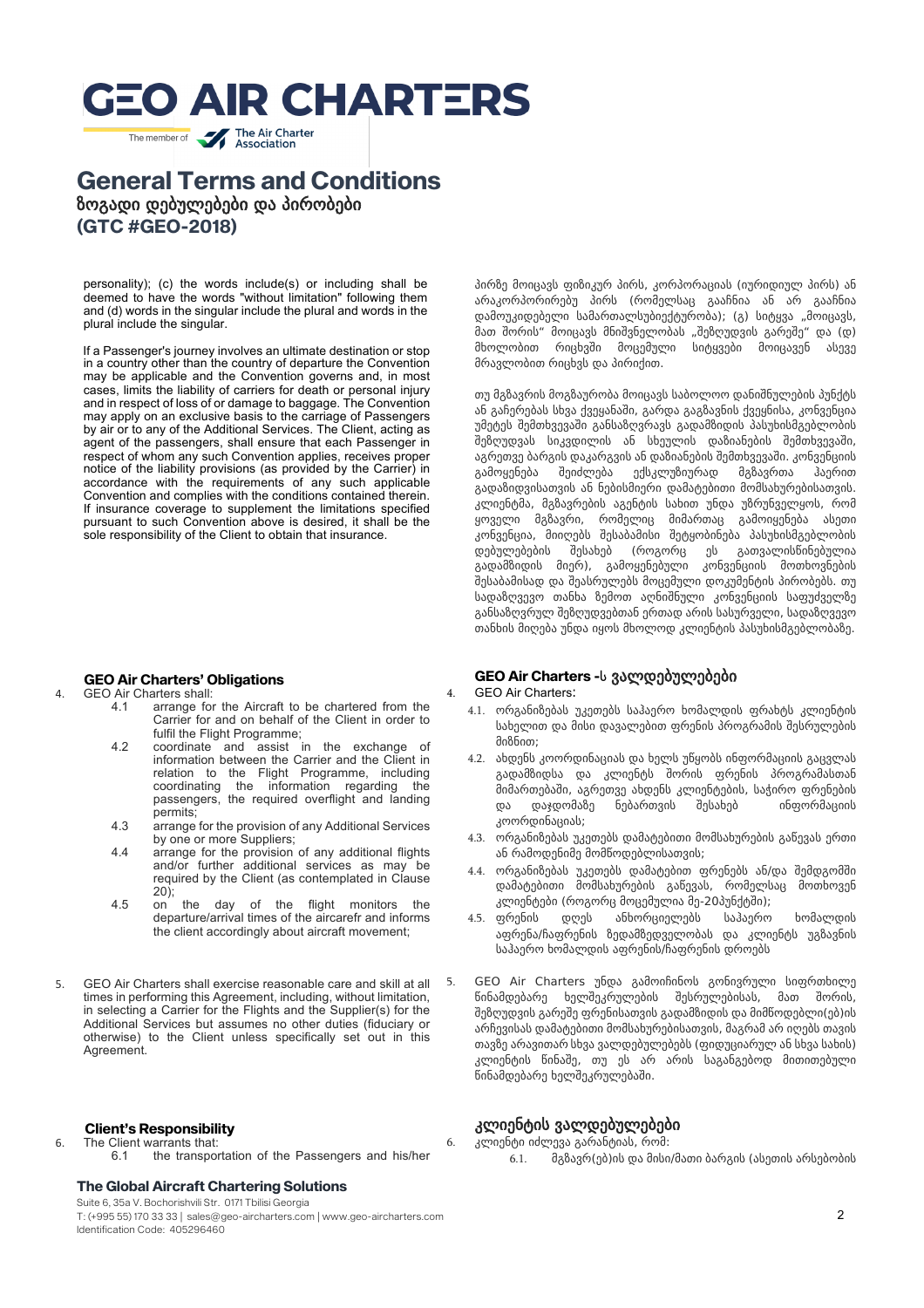The member of **The Air Charter** 

## **General Terms and Conditions** ზოგადი დებულებები და პირობები **(GTC #GEO-2018)**

baggage (if any) will not expose GEO Air Charter or any member of the GEO Air Charters or any of their employees, servants, agents, insurers or reinsurers to any sanction, prohibition or penalty (or any risk of sanction, prohibition or penalty) whatsoever imposed by any state, country, international governmental organisation or other Relevant Authority; and

- 6.2 neither it nor any of the Passenger is a restricted entity pursuant to any sanctions, orders or laws promulgated by any of the United States, the United Nations, the European Union or any government entity or any government entity or in any country having jurisdiction over the Client or any such other person.
- 7. The Client shall, no less than 24 hours prior to each Flight, provide to GEO Air Charters a full list of the Passengers that are to be carried, together with such other information relating to the Passengers as GEO Air Charters and/or the Carrier may reasonably require for the purposes of complying with relevant regulations, and shall ensure the correctness and completeness of all the particulars and statements relating to the Passengers and of any other information provided.
- 8. The Client shall advise all Passengers of the departure time of each applicable Flight and ensure that each Passenger and his/her baggage (if any) are present at the airport of departure no later than the Check-in Time, as indicated in the Flight Programme.
- 9. The Client shall ensure that all Passengers carried on each Flight comply with all applicable customs, police, public health, immigration and other lawful regulations of the Relevant Authority of any country to and from which the Aircraft is to be flown on any Flight. The Client shall be solely responsible for ensuring that all Passengers are in possession of all necessary passports, visas, medical cards and any other documents required for entry into, transit or exit from any country to and from which the aircraft is to be flown on each relevant Flight.
- 10. GEO Air Charters shall be under no liability to the Client (or any Passenger or any other party connected therewith) in the event that the Carrier or the Supplier refuses to carry any Passenger or to provide any of the Additional Services as a result of any breach of the warranties, undertaking or obligations contained in Clauses 6 to 9.
- 11. A Flight Programme is not covered by any scheme of financial protection. The Client shall ensure that it and all Passengers have adequate insurance cover for the entire travel itinerary, including to cover the value of baggage (including its contents).

## **Passengers' Tickets**<br>12. If required by the Carrier.

If required by the Carrier, GEO Air Charters will obtain, from the Carrier, any necessary Passenger tickets (or a block master ticket) and provide them to the Client. The Client shall ensure that each Passenger receives his ticket (or a copy of the block master ticket as applicable) prior to the commencement of the

#### **The Global Aircraft Chartering Solutions**

Suite 6, 35a V. Bochorishvili Str. 0171 Tbilisi Georgia T: (+995 55) 170 33 33 | sales@geo-aircharters.com | www.geo-aircharters.com Identification Code: 405296460

შემთხვევაში) გადაზიდვა არ დააკისრებს GEO Air Charters -ს ან GEO Air Charters -ს ჯგუფის რომელიმე წევრს, მის რომელიმე თანამშრომელს, მოსამსახურეს, აგენტს, მზღვეველს ან გადამზღვევს რაიმე სანქციებს, აკრძალვებს ან სასჯელს (ან სანქციის, აკრძალვის ან სასჯელის ნებისმიერ რისკს), რომელსაც აწესებს ნებისმიერი სახელმწიფო, ქვეყანა, საერთაშორისო სამთავრობო ორგანიზაცია ან სხვა შესაბამისი აღმასრულებელი ორგანოს მიერ; და

- 6.2. არც ის, არც რომელიმე მგზავრთაგანი არ არიან შეზღყუდული დადგენილების ან კანონის შესაბამისად, რომლებიც მიიღეს ამერიკის ნებისმიერ შტატში, გაეროში, ევროკავშირშიან სხვა სახელმწიფოში, რომელსაც გააჩნია იურისდიქცია კლიენტის მიმართ ან ნებისმიერი სხვა აღნიშნული პირის მიმართ.
- 7. კლიენტი ვალდებულია მაგრამ არანაკლებ 24 საათით ადრე ყოველ ფრენამდე, წარუდგინოს GEO Air Charters-ს მოცემული რეისის ფაქტიურ მგზავრთა სრული სია, მგზავრებზე სხვა ინფორმაციასთან ერთად, რომელიც GEO Air Charters-ს ან/და გადამზიდს შეუძლია საფუძვლიანად მოითხოვოს შესაბამსიი წესების დაცვის მიზნით და უზრუნველყოს მგზავრებთან დაკავშირებული ყველა ცნობის და განცხადების, აგრეთვე ნებისმიერი სხვა მიწოდებული ინფორმაციის სისწორე და სისრულე.
- 8. კლიენტი ვალდებულია მიაწოდოს ინფორმაცია ყველა მგზავრს ყოველი ფრენის გამგზავრების თაობაზე და უზრუნველყოს, რომ ყოველი მგზავრი ან/და მისი ბარგი (ასეთის არსებობის შემთხვევაში) იყოს გამგზავრების აეროპორტში არაუგვიანეს რეგისტრაციის დროისა, როგორც მითითებულია ფრენის პროგრამაში..
- 9. კლიენტმა უნდა უზრუნველყოს, რომ ყველა მგზავრი, რომელთა გადაყვანაც ხდება ყოველ რეისზე, იცავდეს ნებისმიერი ქვეყნის შესაბამისი ორგანოების (საბაჟო, პოლიცია, ჯანდაცვა, იმიგრაცია და სხვა) ყველა სამართლებრივ ნორმას, რომლიდანაც და რომელშიც საჰაერო ხომალდი შეასრულებს თავის ფრენებს. კლიენტი მარტო აგებს პასუხს იმის უზრუნველყოფაზე, რომ ყველა მგზავრს ქონდეს ყველა საჭირო დოკუმენტი: პასპორტი, ვიზა, სამედიცინო ბარათი და სხვა, რომლებიც საჭიროა გამგზავრების, ტრანზიტის ჩასვლისთვის ნებისმიერი ქვეყანაში რომლიდანაც და რომელშიც საჰაერო ხომალდი შეასრულებს თავის ფრენებს.
- 10. GEO Air Charters-ს არ აქვს არავითარი ვალდებულება კლიენტის (ან ნებისმიერი მგზავრის ან ნებისმიერ მასთან დაკავშირებული მხარის) მიმართ იმ შემთხვევაში, თუ გადამზიდი ან მიმწოდებელი უარს ამბობს რომელიმე მგზავრის გადაყვანაზე ან ნებისმიერი დამატებითი მომსახურების გაწევაზე გარანტიების, შესაბამისი<br>შეთანხმებების ან ვალდებულებების დარღვევის შედეგად, შეთანხმებების ან ვალდებულებების დარღვევის შედეგად, რომლებიც მითითებული მე-6-დან მე-9დე პუნქტებში.
	- 11. ფრენის პროგრამა არ იფარება არცერთი ფინანსური დაცვის სქემით. კლიენტმა უნდა უზრუნველყოს, რომ მას და ყველა მგზავრს ქონდეს ადეკვატური დაზღვევა მოგზაურობის მთელ მარშრუტზე, ბარგის ღირებულების ჩათვლით.

#### სამგზავრო ბილეთები

12. გადამზიდის მოთხოვნით GEO Air Charters-ს შეუძლია მიიღოს გადამზიდისაგან ნებისმიერი საჭირო სამგზავრო ბილეთები (ან ჯგუფური/ორმხრივი ბილეთი) და წარუდგინოს იგი კლიენტს. კლიენტმა უნდა უზრუნველყოს, რომ ყოველმს მგზავრმა მიიღოს თავისი ბილეთი (ან ჯგუფური/ორმხრივი ბილეთის ასლი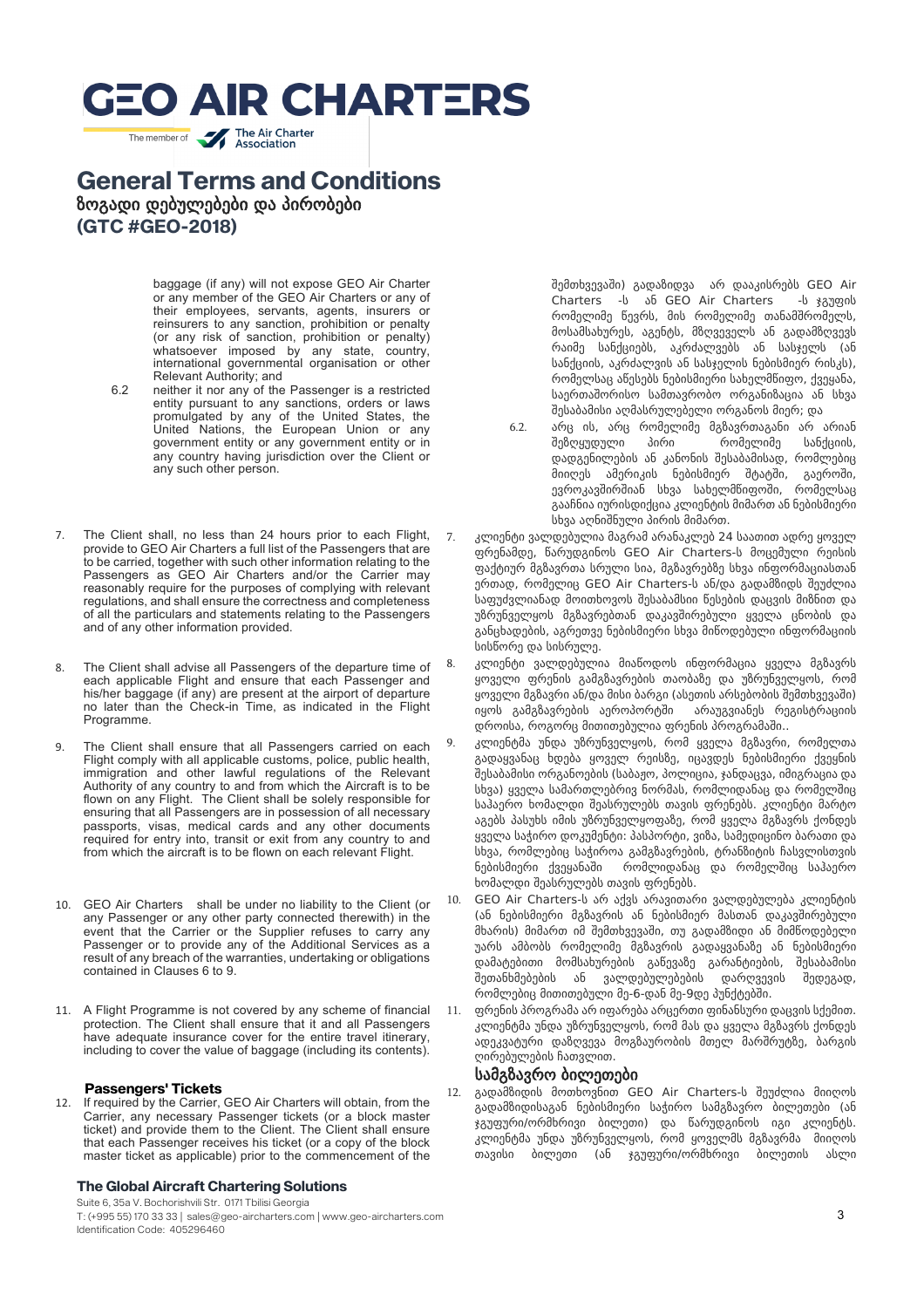The member of **The Air Charter** 

### **General Terms and Conditions** ზოგადი დებულებები და პირობები **(GTC #GEO-2018)**

first Flight as set out in the Flight Programme.

## **The Carrier**<br>13. The Carrier sh

The Carrier shall be responsible for the operation of the Aircraft and the safe performance of each Flight and shall retain full operational control and possession of the Aircraft to enable it to do so. In particular, the captain of the Aircraft shall have absolute discretion in all matters concerning the preparation of the Aircraft for the Flight, including but not limited to the decision whether or not a Flight shall be undertaken, the route to be flown and any deviation there from, the time and place where landings should be made and all other matters relating to the operation of the Aircraft, and the Client shall accept all such decisions of the captain as final and binding. The Client shall be liable to bear any additional costs incurred by reason of any diversion of the Aircraft caused either by adverse weather conditions or other cause beyond the control of the Carrier.

#### **The Supplier**

14. GEO Air Charters makes the necessary arrangements to procure the Additional Services. The Supplier shall be solely responsible for the performance of the Additional Services.

## **Price And Payment**<br>15. The Client shall make pay

- The Client shall make payment of the Charter Price, as varied in accordance with Clauses 20 and 25, to GEO Air Charters at the time or times and in the amounts specified in the Flight Programme/Annexes or as may otherwise be agreed in writing by the parties hereto. Notwithstanding any other provision of this Agreement, the Client may delegate any part (or all) of its payment obligations hereunder to a third party subject to prior notification to, and obtaining the written consent of, GEO Air Charters.
- 16. Save as otherwise provided in the Flight Programme, the Charter Price does not include any taxes or duties nor any other charges made by any Relevant Authority or any service provider in relation to the transportation of Passengers or baggage, including any royalties or non-objection fees, de-icing charges, ground or terminal handling charges, airport opening extension fees, unscheduled night stop fees, or security charges at airports, all of which shall be charged to the Client and payable within seven (7) days of receipt of GEO Air Charters 's invoice. In addition, the Charter Price does not (unless otherwise stated on the Flight Programme) include any changes to itinerary, use of airport VIP facilities, satellite telephone, wifi, aircraft<br>hangarage, exceptional catering (vintage wines and exceptional catering (vintage wines and champagnes).

#### **The Global Aircraft Chartering Solutions**

Suite 6, 35a V. Bochorishvili Str. 0171 Tbilisi Georgia T: (+995 55) 170 33 33 | sales@geo-aircharters.com | www.geo-aircharters.com Identification Code: 405296460

საჭიროებისას) პირველი ფრენის დაწყებამდე, რომელიც მითითებულია ფრენის პროგრამაში.

#### გადამზიდი

13. გადამზიდი პასუხისმგებელია საჰაერო ხომალდის ექსპლუატაციაზე და ყოველი ფრენის უსაფრთხოდ შესრულებაზე და ინარჩუნებს სრულ ოპერატიულ კონტროლს და საკუთრების უფლება საჰაერო ხომალდზე, რაც მას აძლევს შესაძლებლობას ეს გააკეთოს. კერძოდ, საჰაერო ხომალდის კაპიტანს გააჩნია მოქმედების სრული თავისუფლება ყველა საკითხზე, რომელიც შეეხება საჰაერო ხომალდის ფრენისათვის მომზადებას, მათ შორის შეზღუდვის გარეშე, გადაწყვეტილება განხორციელდება თუ არა ფრენა, ფრენის მარშრუტი და მისგან ნებისმიერი გადახვევა, სავარაუდო დაჯდომის დრო და ადგილი და ყველა სხვა საკითხი, რომელიც შეეხება საჰაერო ხომალდის ექსპლუატაციას, ხოლო კლიენტი იღებს ვალდებულებას მიიღოს კაპიტანის გადაწყვეტილებები, როგორც საბოლოო და სავალდებულო. კლიენტი პასუხისმგებელია ნებისმიერი დამატებითი ხარჯის დაფარვაზე, რომლებიც წარმოიშობა საჰაერო ხომალდის ფრენის პროგრამიდან ნებისმიერი გადახვევით, რაც გამოწვეულია ან არახელსაყრელი ამინდით ან სხვა პირობებით, რომლებიც არ არის დანოკიდებული გადამზიდზე.

#### მიმწოდებელი

14. GEO Air Charters იღებს ვალდებულებას ყველა საჭირო ქმედება განახორციელოს დამატებითი მომსახურების უზრუნველსაყოფად. მომწოდებელი სრულად აგებს პასუხს დამატებითი მომსახურების გაწევაზე.

#### ფასი და გადახდის პირობები

- 15. კლიენტი იღებს ვალდებულებას გადაუხადოს GEO Air Charters -ს საჰაერო ხომალდის ფრახტის სრული ღირებულება 20-ე და 25-ე მუხლების შესაბამისად, ფრენის პროგამაში მითითებულ ვადებში და ოდენობით, წინააღმდეგ შემთხვევაში, როგორც შეიძლება იყოს შეთანხმებული წერილობით წინამდებარე ხელშეკრულების მხარეებს შორის. წინამდებარე ხელშეკრულების სხვა დებულებების მიუხედავად, კლიენტს შეუძლია წინამდებარე ხელშეკრულებით გათვალისწინებული თავისი საგადახდო ვალდებულებების ნაწილის (ან ყველა ნაწილის) დელეგირება მესამე პირისათვის, როგორც სუბიექტისათვის, იმ პირობით, რომ GEO Air Charters წინასწარ იქნება ინფორმირებული და GEO Air Charters -სგან წინასწარ იქნება მიღებული წერილობითი თანხმობა.
- 16. გარდა ფრენის პროგრამით გათვალისწინებული შემთხვევებისა, საჰაერო ხომალდის ფრახტის ღირებულება არ შეიცავს რაიმე გადასახადებს ან საზღაურებს, აგრეთვე მოსაკრებლებს, რომლებსაც ითხოვს ნებისმიერი აღმასრულებელი ხელისუფლების ორგანო ან ნებისმიერი მომსახურების მიმწოდებელი მგზავრებისა და ბარგის გადაზიდვასთან დაკავშირებით, მათ შორის სალიცენზიო გადახდებს ან მოსაკრებლებს საჰაერო ხომალდის გაყინვის საწინააღმდეგო დამუშავებისათვის, სახმელეთო მომსახურების ან ტერმინალების მოსაკრებლებს, აეროპორტის ზეგეგმიური სამუშაოების მოსაკრებლებს, საჰაერო ხომალდის დაუგეგმავი ღამის დგომის მოსაკრებლებს, აეროპორტის სეკიურიტე მოსაკრებელს და სხვა, ისინი ყველა უნდა შევიდეს კლიენტის ანგარიშში და უნდა იქნეს გადახდილი GEO Air Charters -საგან ანგარიშ-ფაქტურის მიღებიდან შვიდი (7) დღის განმავლობაში. გარდა ამისა, საჰაერო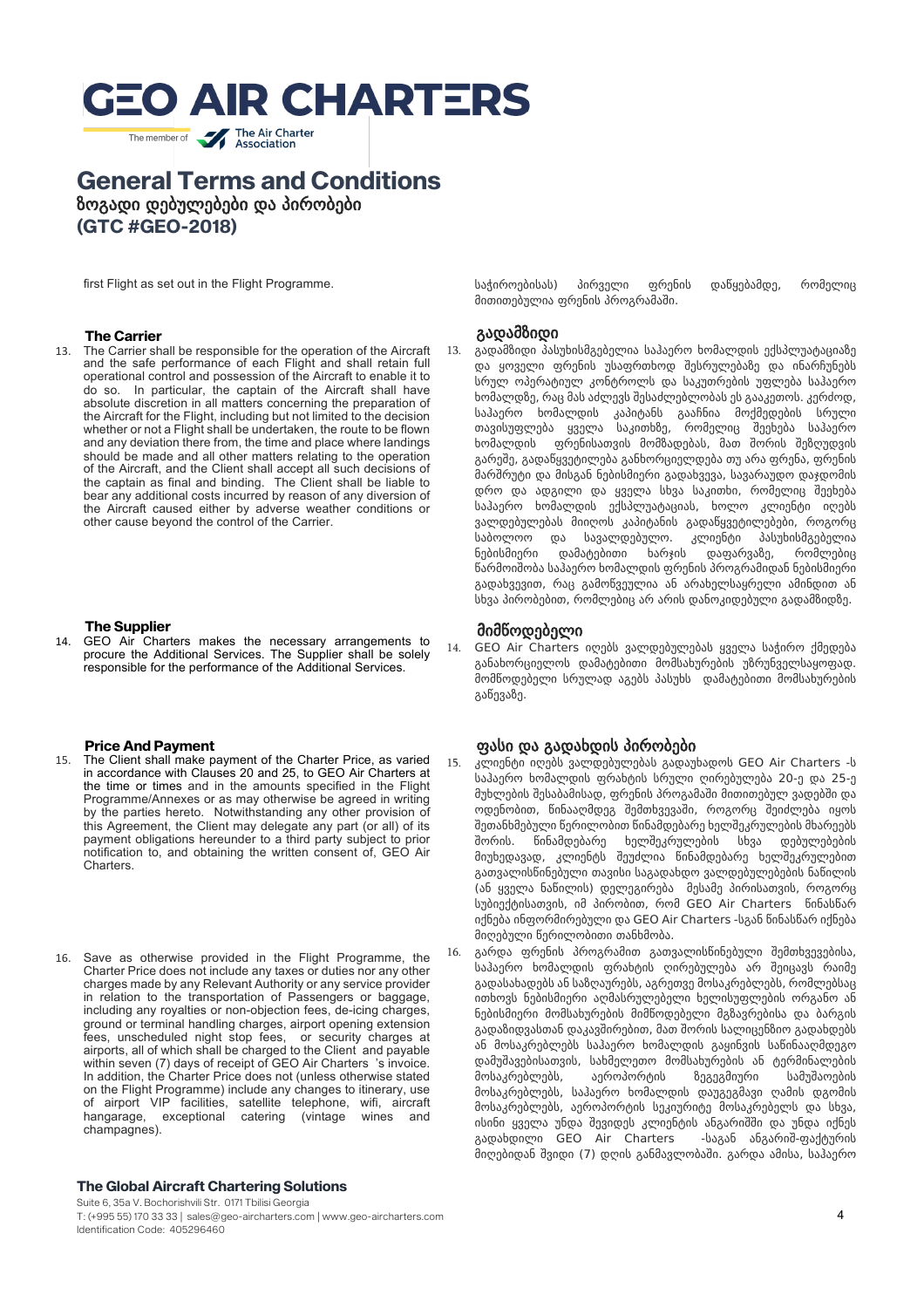The member of **The Air Charter** 

### **General Terms and Conditions** ზოგადი დებულებები და პირობები **(GTC #GEO-2018)**

- 17. All payments required to be made by the Client pursuant to this Agreement, including the Charter Price and any payment in respect of any Demurrage or any other cost payable by the Client under this Agreement, shall be made in full without any withholding, deduction (such as, but not limited to, any deduction in respect of bank charges applied by the remitting or the beneficiary bank), delay, set-off or counterclaim of any kind whatsoever. GEO Air Charters will apply sums paid by the Client, at its discretion, to any amount then outstanding from the Client.
- 18. Where any charges included in the Charter Price are calculated on a per Passenger basis and relate to the estimated number of Passengers that are to be carried on any particular Flight (such as airport passenger duty), a reconciliation shall be undertaken by GEO Air Charters after the Flight and GEO Air Charters shall either rebate to the Client by means of a credit note any excess charge that was included in the Charter Price or be entitled to receive from the Client any underpayment of the charges within seven (7) days of receipt of GEO Air Charters' invoice, whichever shall be applicable.

### **Cost Changes**<br><sup>19</sup> The Charter Price

- The Charter Price is based upon:
	- 19.1 the information and details set out in the Flight Programme. In the event any of the information or details are incorrect, GEO Air Charters reserves the right to amend the Charter Price accordingly and charge the same to the Client. GEO Air Charters shall advise the Client of any such increase as soon as practicable;
	- 19.2 costs calculated and known on the Base Date (as specified in the Flight Programme) and may be varied by GEO Air Charters in accordance with the provisions of Clauses 20 or 25.
- 20. If the cost of aviation fuel and/or the cost of fuel in relation to the Additional Services and/or taxes, duties, levies, charges (including, without limitation, aircraft parking) or security costs included in the Charter Price increases (or a new duty, levy, charge or cost is introduced) between the Base Date and the date of any Flight and/or the date when the Additional Services are performed, the Client shall pay GEO Air Charters a sum equal to any resultant increase to the Charter Price, calculated as at the date of the Flight or the performance of the Additional Services (as appropriate). Wherever possible, GEO Air Charters shall advise the Client of any such increase as soon as practicable after being notified by the Carrier and/or the Supplier.

#### **The Global Aircraft Chartering Solutions**

Suite 6, 35a V. Bochorishvili Str. 0171 Tbilisi Georgia T: (+995 55) 170 33 33 | sales@geo-aircharters.com | www.geo-aircharters.com Identification Code: 405296460

ხომალდის ფრახტის ღირებულება არ მოიცავს (თუ რაიმე სხვა არ არის მითითებული ფრენის პროგრამაში) მარშრუტის შეცვლას, აეროპორტის VIP-ობიექტების გამოყენებას, თანამგზავრულ ტელეფონს, WiFi, ანგარს საჰაერო ხომალდისათვის, ექსკლუზიურ კვებას (სამარკო ღვინოები და შამპანიური).

- 17. წინამდებარე ხელშეკრულებით კლიენტის მიერ გადასახდელი ყველა გადასახადი, მათ შორის საჰაერო ხომალდის ფრახტის ღირებულება და სხვა გადახდები საჰაერო ხომალდთან დაკავშირებით ან წინამდებარე ხელშეკრულებით კლიენტის მიერ გადასახდელი ნებისმიერი გადასახადი, უნდა იქნას გადახდილი სრული მოცულობით გამოქვითვების და დაკავებების გარეშე (როგორიცაა, და არა მხოლოდ, რემინენტის ან მიმღების ბანკის საბანკო მოსაკრებელები), ჩათვლების და შეგებებული მოთხოვნების გარეშე. GEO Air Charters განკარგავს კლიენტის მიერ გადახდის თანხებს თავისი შეხედულებისამებრ, კლიენტისაგან მიღებულ ნებისმიერ თანხას.
- 18. სადაც მოსაკრებლები, რომლებიც შედის საჰაერო ხომალდის ფრახტის ღირებულებაში, გათვლილი იყო განაკვეთით ერთ მგზავრზე და მიეკუთვნება მგზავრთა შეფასებით რაოდენობას, რომლებიც უნდა იქნან გადაყვანილი კონკრეტული რეისით (როგორიცაა აეროპორტის საზღაური მგზავრზე), არ ემთხვევა რეალურ რაოდენობას, შედარება უნდა მოხდეს GEO Air Charters -ს მიერ ფრენის შემდეგ და GEO Air Charters -მ ან უნდა შესთავაზოს კლიენტს ფასდაკლება საკრედიტო ანგარიშ-ფაქტურის წარგენით ნებისმიერ თანხის გადაჭარბებაზე, რომელიც რო ხომალდის ფრახტის საერთო ღირებულებაში შევიდა ან უნდა ქონდეს უფლება არ მიიღოს კლიენტისაგან აღნიშნული თანხა GEO Air Charters -საგან ანგარიშ-ფაქტურის მიღებიდან შვიდი (7) დღის განმავლობაში, სადაც სესაძლებელია.

#### ღირებულების შეცვლა

- 19. საჰაერო ხომალდის ფრახტის ღირებულება დაფუძნებულია შემდეგზე:
	- 19.1. ფრენის პროგრამაში მითითებული ინფორმაცია და ცნობები. იმ შემთხვევაში თუ ინფორმაცია და ცნობები არასწორია, GEO Air Charters უფლებას იტოვებს შეიტანოს შესაბამისი ცვლილებები საჰაერო ხომალდის ფრახტის ღირებულებაში და წარუდგინოს კლიენტს. GEO Air Charters -მა უნდა შეატყობინოს კლიენტს ნებისმიერი ასეთი ცვლილების თაობაზე უმოკლეს ვადაში;
	- 19.2. საბაზო დღისათვის გამოთვლილი და ცნობილი ხარჯები (როგორც მითითებულია ფრენის პროგრამაში) შეიძლება შეიცვალოს GEO Air Charters -ს მიერ 20-ე და 25-ე მუხლების შესაბამისად.
- 20. თუ საავიაციო საწვავის ღირებულება ან/და საწვავის ღირებულება დამატებით მომსახურებასთან მიმართებაში ან/და გადასახადები, საზღაურები, მოსაკრებლები, ხარჯები (მათ შორის, შეზღუდვის გარეშე, საჰაერო ხომალდის დგომის ღირებულება) ან უსაფრთხოების უზრუნველყოფის ხარჯები, რომლებიც შედის საჰაერო ხომალდის ფრახტის ღირებულებაში, გაიზარდა (ან შემოიღეს ახალი საზღაურები, მოსაკრებლები, ხარჯები ან ღირებულება) საბაზო თარიღსა და ნებისმიერ ფრენის თარიღს ან/და დამატებითი მომსახურების გაწევის თარიღს შორის პერიოდში, კლიენტი იღებს ვალდებულებას გადაუხადოს GEO Air Charters-ს საჰაერო ხომალდის ფრახტის ღირებულების დანამატის ტოლი თანხა, რომელიც გამოითვლება ფრენის ან დამატებითი მომსახურების გაწევის თარიღისათვის (გარემოებების შესაბამისად). ყველგან, სადაც ეს შესაძლებელია, GEO Air Charters ატყობინებს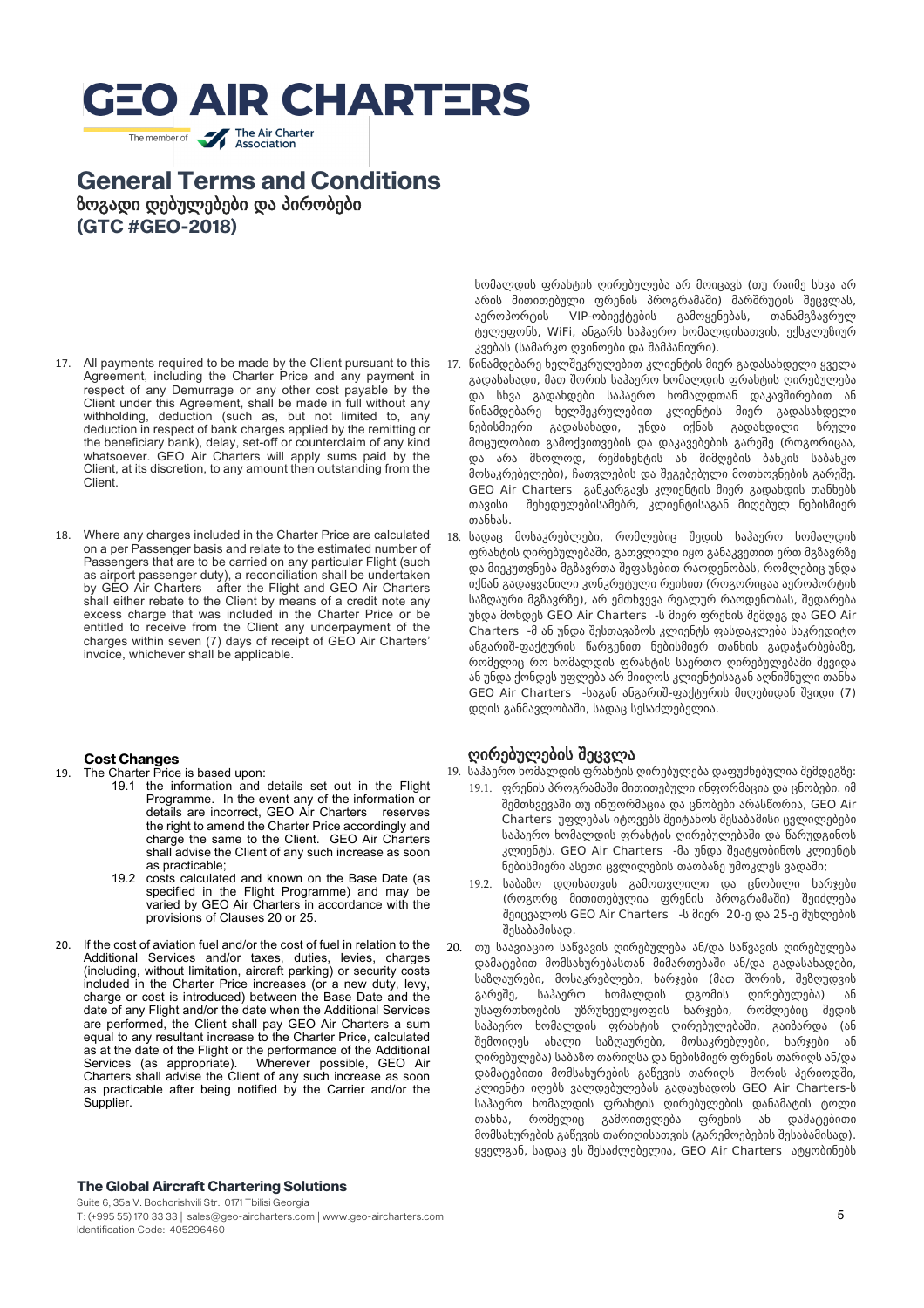The member of **The Air Charter** 

### **General Terms and Conditions** ზოგადი დებულებები და პირობები

**(GTC #GEO-2018)**

## **Additional Flight Programme**<br>21 During the term of this Agreement

During the term of this Agreement, when the Client requires an additional flight programme to be arranged, GEO Air Charters will use reasonable endeavours to provide a quotation for such additional flight programme. If such quotation is acceptable to the Client, GEO Air Charters will issue a new flight programme (which shall be in the form set out in the Flight Programme of this Agreement). GEO Air Charters shall not be obliged to procure any of the additional services required under this Clause until a new flight programme has been agreed by both parties in writing.

#### **Flight Times, Delay, Variation And Cancellation**

- 22. The Client acknowledges that (i) the Aircraft may depart on schedule without any late arriving or non-showing Passenger; and (ii) the Carrier or its agents may inspect and examine any baggage belonging to any Passenger whether accompanied or not and may, without prejudice to the foregoing, refuse to carry any baggage considered to be unsuitable for carriage by air whether by its nature or any applicable laws, orders or regulations of any country flown from, over or to.
- 23. The flight times and any other times specified in this Agreement in respect of the Additional Services are approximate and not guaranteed and in particular are subject to the timely granting of slots, required permits and clearances by relevant airport and regulatory authorities and receipt of any other authorisations required in connection with the performance of the Flight Programme and/or the Additional Services. If the Client assumes responsibility for acquiring any such permits, clearances or authorisations, it shall also be responsible for all costs and liabilities arising out of its failure to do so, including any charges levied by the Carrier and/or the Supplier.
- 24. In the event that the departure of any Flight and/or the performance of any Additional Services is delayed at the request of the Client or as a result of any act or omission of the Client (or any passenger), the Client shall reimburse GEO Air Charters in full for any additional Liabilities incurred by GEO Air Charters as a result and any additional costs invoiced by the Carrier or any Supplier (including Demurrage). Payment for any such Liabilities or additional costs (unless specified otherwise) shall be made by the Client within seven (7) days of receipt of GEO Air Charters' Invoice.
- GEO Air Charters shall not be obliged to agree to any request by the Client to add to, vary or delete any aspect of a Flight Programme ("**Request for Change**"). Any Request for Change to a Flight Programme will be subject to (i) the Carrier and/or the

#### **The Global Aircraft Chartering Solutions**

Suite 6, 35a V. Bochorishvili Str. 0171 Tbilisi Georgia T: (+995 55) 170 33 33 | sales@geo-aircharters.com | www.geo-aircharters.com Identification Code: 405296460

კლიენტს ნებისმიერი ასეთი მომატების შესახებ, გადამზიდისაგან ან/და მიმწოდებლისაგან შეტყობინების მიღები შემდეგ.

#### დამატებითი ფრენის პროგრამა

21. წინამდებარე ხელშეკრულების მოქმედების პერიოდში შეიძლება მოხდეს ფრენის დამატებითი პროგრამის ორგანიზება კლიენტის მოთხოვნით, GEO Air Charters მიმართავს გონივრულ ზომებს, რათა მოამზადოს შეთავაზება ასეთი ფრენის დამატებითი პროგრამისათვის. თუ ეს შეთავაზება კლიენტისათვის მისაღებია, GEO Air Charters გამოწერს ფრენის ახალ პროგრამას (რომელიც უნდა იქნას წარმოდგენილი წინამდებარე ხელშეკრულების ფრენის პროგრამაში წარმოდგენილი ფორმით). GEO Air Charters არ არის ვალდებული უზრუნველყოს რაიმე დამატებითი მომსახურება ამ პუნქტთან დაკავშირებით, ვიდრე ახალი ფრენის პროგრამა არ იქნება შეთანხმებული მხარეთა შორის წერილობითი ფორმით.

#### ფრენის დრო, დაყოვნება, ვარიეციები და გაუქმება

- 22. კლიენტი აღიარებს, რომ (i) საჰაერო ხომალდი შეიძლება გაფრინდეს განრიგით დაგვიანებული ან დროზე არმოსული მგზავრების გარეშე; და (ii) გადამზიდს ან მის აგენტებს შეუძლიათ დაათვალიერონ და შეისწავლონ ნებისმიერი მგზავრის ნებისმიერი ბარგი, მასთან თან მყოფი ან არა, უარი თქვას ბარგის გადაზიდვაზე, რომელიც ჩაითვლება უვარგისად საჰაერო გადაზიდვისათვის მახასიათებლებით ან გაფრების და ჩაფრების ქვეყნების კანონმდებლობის განკარგულებების ან წესების შესაბამისად.
- 23. ფრენის დრო და ნებისმიერი სხვა დრო, რომელიც მითითებულია ამ ხელშეკრულებაში დამატებით მომსახურებასთან მიმართებაში, არის მიახლოებითი და არაა გარანტირებული და, კერძოდ, დამოკიდებულია სლოტების დროულ წარდგენაზე, საჭირო ნებართვებზე და კლირენსებზე შესაბამისი აეროპორტებიდან და მარეგულირებელი ორგანოებიდან და ნებისმიერი სხვა ავტორიზებული ნებართვების მიღებაზე, რომლებიც საჭიროა ფრენის პროგრამის შესასრულებლად ან/და დამატებითი მომსახურების გასაწევად. თუ კლიენტი იღებს პასუხისმგებლობას ნებართვების, კლირენსების ან ავტორიზების მიღებაზე, მან ასევე უნდა აიღოს პასუხისმგებლობა ხარჯებსა და ვალდებულებებზე, რომლებიც გამომდინარეობს მის მიერ ამის ვერშეძლებიდან, მათ შორის მოსაკრებლების, რომელსაც აკისრებს გადამზიდი ან/და მიმწოდებელი.
- 24. იმ შემთხვევაში, თუ ფრენის განხორციელება ან/და რომელიმე დამატებითი მომსახურების გაწევა ყოვნდება კლიენტის მოთხოვნით ან კლიენტის (ან ნებისმიერი მგზავრის) ქმედებების ან უმოქმედობის შედეგად, კლიენტი ვალდებულია აუნაზღაუროს GEO Air Charters-ს სრული მოცულობით ნებისმიერი საბოლოო დამატებითი ხარჯები, რომელსაც გასწევს და ნებისმიერი დამატებითი ხარჯები, წარდგენილი გადამზიდის ან/და მიმწოდებლის ანგარიშ/ფაქტურებში (საჰაერო ხომალდის გაცდენის ხარჯის ჩათვლით). ასეთი დავალიანებები დან დამატებითი ხარჯები უნდა დაფაროს კლიენტმა (თუ რაიმე სხვა არ არის მითითებული) GEO Air Charters -საგან ანგარიშ-ფაქტურის მიღების მომენტიდან შვიდი (7) დღის განმავლობაში.
- 25. GEO Air Charters არ არის ვალდებული კლიენტის ნებისმიერ მოთხოვნას, დაამატოს, შეცვალოს ან გააუქმოს ფრენის პროგრამის ნებისმიერი ასპექტი ("მოთხოვნა ცვლილებაზე"). პროგრამის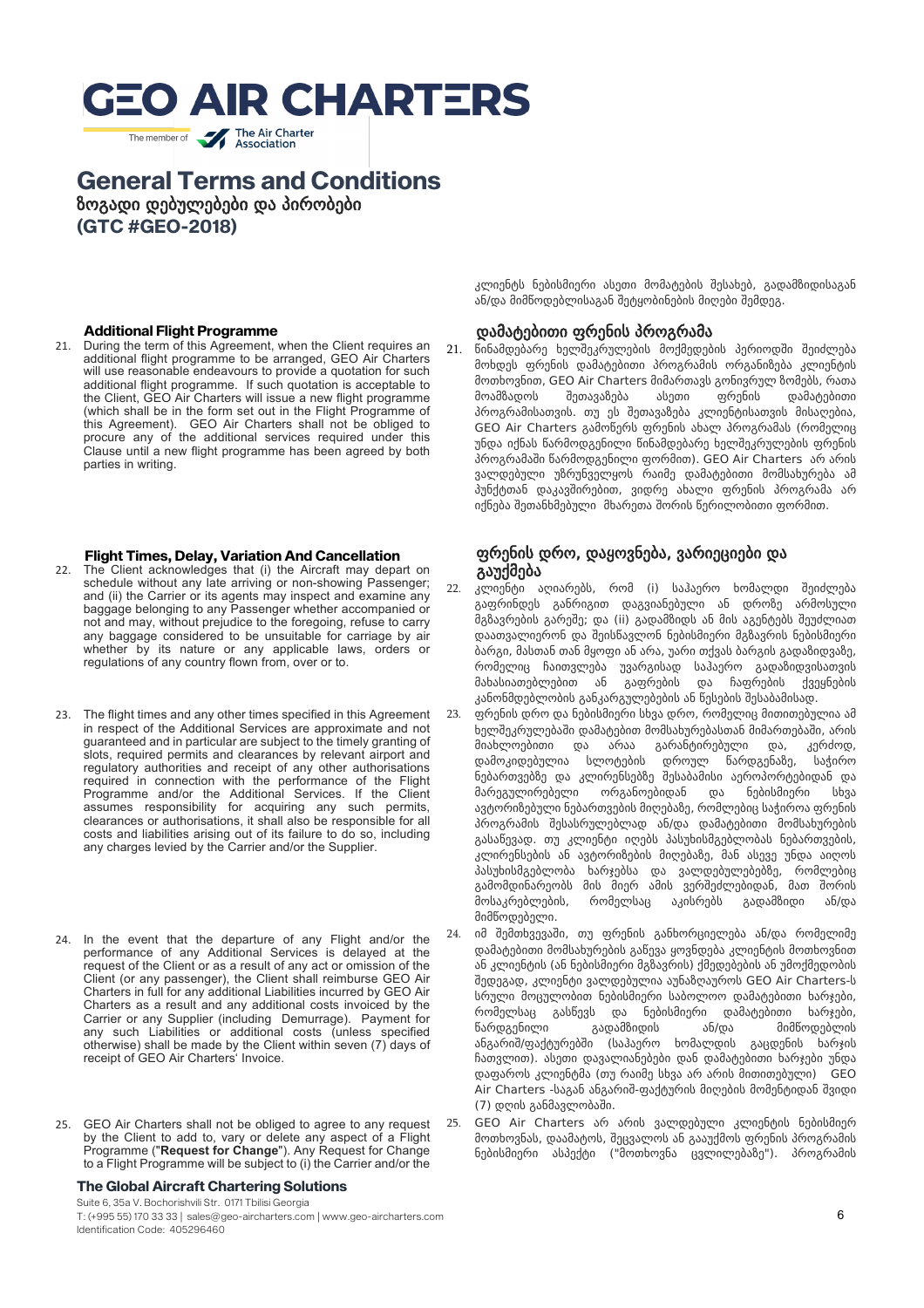The member of **The Air Charter** 

## **General Terms and Conditions** ზოგადი დებულებები და პირობები **(GTC #GEO-2018)**

relevant Supplier's approval and (ii) the Client agreeing to pay the related increase (if any) in the Charter Price and any other consequential changes to the Flight Programme which may be required as a result of the Request for Change. GEO Air Charters shall not be obliged to implement any Request for Change until both parties have agreed in writing the variations to the Flight Programme needed to reflect the agreed increase in the Charter Price (if any) and other consequential changes to the Flight Programme.

- 26. The Client may cancel the entire Flight Programme and/or the Additional Services by paying to GEO Air Charters the applicable Cancellation Charge. The applicable Cancellation Charge shall be paid as follows:
	- 26.1 Where the Client has already paid the full Charter Price, GEO Air Charters shall reimburse or credit to the Client the amount (if any) it is able to recover from the Carrier and/or the Supplier less the applicable Cancellation Charge.
	- 26.2 Where the Client has not paid the Charter Price yet, the Client shall pay the applicable Cancellation Charge in full within 7 days of invoice and such payment shall be in lieu of the Charter Price.
	- 26.3 If the Client wishes to cancel only part of the Flight Programme and/or the Additional Services, this will be treated as a variation and the provisions of Clause 25 shall apply; if such a variation is agreed, the Client may be liable to pay to GEO Air Charters the applicable Cancellation Charge.
- 27. In accordance with the provisions of the relevant Contract for Services, the Client shall be responsible for any and all additional expenses, costs, losses, damages or liabilities (including without limitation those related to accommodation, refreshments, meals and transportation) arising out of any delay, deviation or diversion of any Flight and/or Additional Services.
- 28. If the Carrier and/or the Supplier cancels or otherwise does not perform a Flight and/or any of the Additional Services (other than as provided in Clause 29 or does not make the capacity of the Aircraft available in full and such cancellation, nonperformance or non-availability is not the result of any act or omission of the Client (or any passenger) or GEO Air Charters, GEO Air Charters shall promptly give notice thereof to the Client. In such circumstances, GEO Air Charters's only obligation (including to any passenger of the Client) shall be, where the Client has already paid for the Flight and/or the Additional Services in question, to re-imburse or credit the Client the amount (if any) that GEO Air Charters is able to recover from the Carrier or Supplier (less any non-reimbursable costs and expenses already incurred by GEO Air Charters at the time of cancellation), as the case may be, which relates to such affected Flight and/or Additional Services. Notwithstanding the foregoing, upon agreement with the Client, where any Flight is unable to be performed or completed by reason of technical

#### **The Global Aircraft Chartering Solutions**

Suite 6, 35a V. Bochorishvili Str. 0171 Tbilisi Georgia T: (+995 55) 170 33 33 | sales@geo-aircharters.com | www.geo-aircharters.com Identification Code: 405296460

შეცვლაზე ნებისმიერი მოთხოვნა დამოკიდებული იქნება (i) გადამზიდზე ან/და შესაბამის მიმწოდებელთან შეთანხმებაზე და (ii) კლიენტის თანხმობაზე გადაიხადოს შესაბამისი მომატება (ასეთის არსებობის შემთხვევაში) საჰაერო ხომალდის ფრახტის ღირებულებაში და ნებისმიერი სხვა შესაბამისი ცვლილებები ფრენის პროგრამაში, რომლებიც შეიძლება საჭირო გახდეს ცვლილების მოთხოვნის შედეგად. GEO Air Charters არ არის ვალდებული მოახდინოს ცვლილების მოთხოვნის რეალიზება, ვიდრე ორივე მხარე არ შეთანხმდება წერილობით ფრენის პროგრამაში ცვლილებებზე, რომლებიც საჭიროა საჰაერო ხომალდის ფრახტის შეთანხმებული ღირებულების ასახვისათვის (ასეთის არსებობის შემთხვევაში) და სხვა გამომდინარე ცვლილებების ასახვისათვის ფრენის პროგრამაში.

- 26. კლიენტს შეუძლია შეცვალოს ფრენების ან/და დამატებითი მომსახურების მთელი პროგრამა GEO Air Charters -სათვის პირგასამტეხლოს გადახდით. პირგასამტეხლოს გადახდა ხდება შემდეგნაირად:
	- 26.1. იმ შემთხვევაში, თუ კლიენტმა უკვე გადაიხადა საჰაერო ხომალდის ფრახტის მთლიანი ღირებულება, GEO Air Charters უნაზღაურებს და უკრედიტებს კლიენტს თანხას (ასეთის არსებობის შემთხვევაში), რომელიც გადაფარავს გადამზიდისათვის ან/და მიმწოდებლისათვის გადახდილი პირგასამტეხლოს თანხას.
	- 26.2. იმ შემთხვევაში, თუ კლიენტმა არ გადაიხადა საჰაერო ხომალდის ფრახტის ღირებულება, კლიენტი ვალდებულია გადაიხადოს შესაბამისი პირგასამტეხლო სრული მოცულობით ანგარიშ-ფაქტურის გაცემის მომენტიდან შვიდი (7) დღის განმავლობაში და ეს გადახდა უნდა დაიფაროს საჰაერო ხომალდის ფრახტის ღირებულების ნაცვლად.

თუ კლიენტს სურს შეცვალოს მხოლოდ ფრენების ან/და დამატებითი მომსახურების პროგრამის მხოლოდ ნაწილი, ეს განიხილება, როგორც შეცვლა და გამოიყენება 33-ე პუნქტის დებულებები; თუ შეთანხმებულია ასეთი ცვლილება, კლიენტი შეიძლება ვალდებული იყოს გადაუხადოს GEO Air Charters -ს პირგასამტეხლო.

- 27. შესაბამისი მომსახურების ხელშეკრულების დებულებების შესაბამისად კლიენტი პასუხისმგებელია ნებისმიერ და ყველა დამატებით ხარჯზე, ზარალზე, ზიანზე ან დავალიანებაზე (მათ შორის, შეზღუდვის გარეშე, ფართთან, დასვენებასთან, კვებასთან და ტრანსპორტირებასთან დაკავშირებული ხარჯები), რომლებიც გამომდინარეობს ფრენების ან/და დამატებითი მომსახურების მთელი პროგრამის ნებისმიერი დაკავებიდან, გადახრებიდან.
- 28. თუ გადამზიდი ან/და მიმწოდებელი აუქმებს ან არ ასრულებს ფრენას ან/და დამატებით მომსახურებას (გარდა შემთხვევებისა, რომლებიც გათვალისწინებულია 37-ე პუქნტში) ან ან იყენებს საჰაერო ხომალდის ადგილებს სრულად და ეს გაუქმება ან შეუსრულებლობა ან მიუწვდომლობა არ არის კლიენტის (ან რომელიმე მგზავრის) ან GEO Air Charters-ს ქმედების ან უმოქმედობის შედეგი, GEO Air Charters დაუყოვნებლივ აცნობებს ამი შესახებ კლიენტს. ასეთ ვითარებაში GEO Air Charters -ის ერთადერთი ვალდებულება (მათ შორის კლიენტის ნებისმიერი მგზავრის წინაშე) უნდა იყოს, იმ შემთხვევაში, თუ კლიენტმა უკვე გადაიხადა ფრენების ან/და დამატებითი მომსახურების ღირებულება, კლიენტის ანაზღაურება ან კრედიტი თანხაზე (ასეთის არსებობის შემთხვევაში), რომელსაც GEO Air Charters შეუძლია გადაახდევინოს გადამზიდს ან მიმწოდებელს (აუნაზღაურებელი ხარჯების გამოკლებით, რომლებიც უკვე გასწია GEO Air Charters-მა გაუქმების მომენტში), გარემოებების მიხედვით,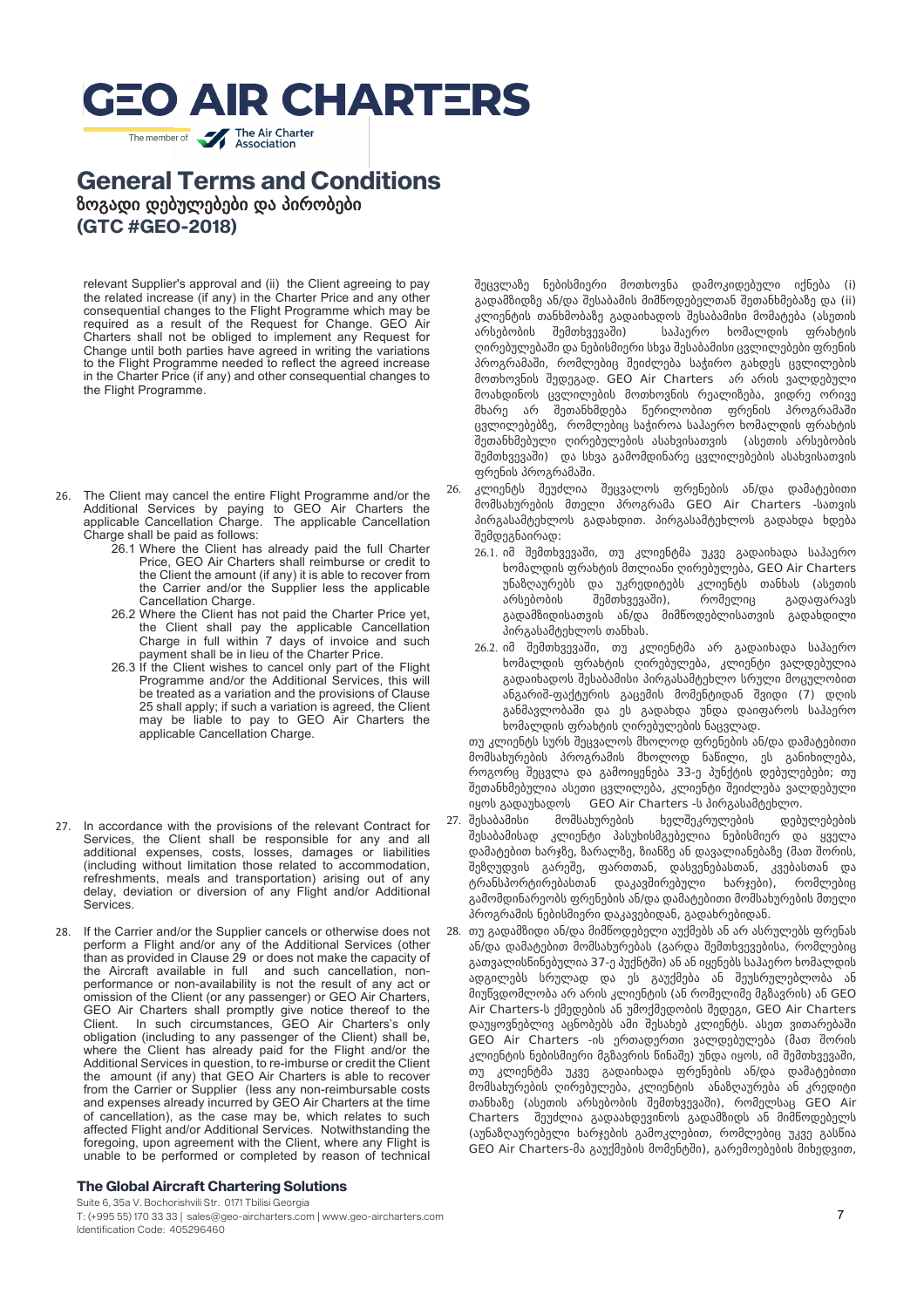The member of **The Air Charter** 

## **General Terms and Conditions** ზოგადი დებულებები და პირობები **(GTC #GEO-2018)**

failure or other unavailability of the Aircraft, GEO Air Charters shall use its reasonable endeavours to arrange, on behalf of the Client, for a substitute aircraft to be made available, subject to availability, time, airport accessibility, permits, slots and the Client's agreement regarding any additional costs being incurred. In such circumstances the term "Carrier" herein shall include any substitute air operator and the term "Aircraft" herein shall include any substituted aircraft.

29. If the Carrier fails to perform a Flight or if a Supplier fails to perform any of the Additional Services because of its insolvency, the Client shall be entitled to a refund only if and to the extent that (i) GEO Air Charters has not forwarded the amounts payable in respect of such Flight or Additional Services to the Carrier or the Supplier or (ii) GEO Air Charters receives a refund of such monies from the Carrier or the Supplier.

#### **Exclusion And Limitation of GEO Air Charters' Liability**

- 30. Unless otherwise expressly stated in these GTCs, GEO Air Charters shall have no liability to the Client for:
	- 30.1 any act or omission of the Carrier or the Supplier; 30.2 the performance by the Carrier or the Supplier of, or any failure by the Carrier or the Supplier to perform, any of its obligations under the relevant Contract for Services;
	- 30.3 any delay or variation to or cancellation of any Flight or any Additional Services, the deviation of any route or the non-availability of any Passenger space;
	- 30.4 any loss or damage to any of the Passengers' baggage or any other property of the Client, loss of life or personal injury which arises during any Flight or the performance of any Additional Services and howsoever the same arises (whether caused by negligence or otherwise);

and the Client hereby agrees that upon the occurrence of any one or more of the causes or events listed in Clauses 30.1 to 30.4, it shall only have recourse against the Carrier or the Supplier (as appropriate) and not against GEO Air Charters.

31. Subject only to Clause 32 , the following provisions shall apply in relation to any liability asserted against GEO Air Charters, (whether arising in tort (including negligence), breach of contract, breach of statutory duty or otherwise) under or in connection with this Agreement, performance or any failure or delay in performance of any of GEO Air Charters ' obligation under this Agreement ("**Event**"):

#### **The Global Aircraft Chartering Solutions**

Suite 6, 35a V. Bochorishvili Str. 0171 Tbilisi Georgia T: (+995 55) 170 33 33 | sales@geo-aircharters.com | www.geo-aircharters.com Identification Code: 405296460

რომლებიც შეეხება შეუსრულებელ ფრეას ან დამატებით მომსახურებას. ზემოთ თქმულის მიუხედავად, კლიენტთან შეთანხმებით, ვალდებულებებში, სადაც ნებისმიერი ფრენა ვერ განხორციელდება და დასრულდება ტექნიკური გაუმართავობის მიზეზით ან საჰაერო ხომალდის სხვა მიზეზით მიუწვდომლობის გამო, GEO Air Charters ყველა გონივრულ ზომას უნდა მიმართოს, რათა კლიენტის სახელით მოხდეს თვითმფრინავის შეცვლის ორგანიზება მეორე თვიტმფრიმავით, რომელიც ხელმისაწვდომი იქნება, აეროპორტის არსებობის, დროისა და ხელმისაწვდომობის, ნებართვების, სლოტების და კლიენტის თანხმობის მიხედვით რაიმე დამატებით ხარჯებთან დაკავშირებით. ასეთვითარებაში ტერმინი "გადამზიდი", წინამდებარე დოკუმენტში, უნდა მოიცავდეს საჰაერო ოპერატორის ნებისმიერ ცვლილებას და ტერმინი "საჰაერო ხომალდი" წინამდებარე დოკუმენტში, უნდა მოიცავდეს თავის თავში სხვა შეცვლილ საჰაერო ხომალდს.

29. თუ გადამზიდს არ შეუძლია შეასრულოს ფრენა ან მიმწოდებელს არ მომსახურება მათი გადახდისუუნარობის გამო, კლიენტს უფლება აქვს დაიბრუნოს სახსრები მხოლოდ იმ შემთხვევაში და იმ მოცულობით, რომელიც (i) GEO Air Charters-ს ჯერ კიდევ არ გადაუგზავნია გადამზიდის ან მიმწოდებლისათვის, როგორც თანხა გადახდილი აღნიშნული გფრენისათვის ან დამატებითი მომსახურებისათთვის (ii) GEO Air Charters მიიღებს ასეთი თანხის ანაზღაურებას გადამზიდის ან მიმწოდებლისაგან.

#### გამონაკლისები და შეზღუდვები **GEO Air Charters -**ს პასუხისმგებლობაში

- 30. თუ რაიმე სხვა არ არის მითითებული ზოგად დებულებებსა და პირობებში, GEO Air Charters არ აქვს არავითარი პასუხისმგებლობა კლიენტის წინაშე შემდეგზე:
	- 30.1. გადამზიდის ან მიმწოდებლის ნებისმიერი ქმედება ან უმოქმედობა;
	- 30.2. გადამზიდის ან მიმწოდებლის მომსახურების გაწევაზე წინამდებარე ხელშეკრულებით ნაკისრი ვალდებულებების შესრულება ან შეუსრულებლობა;
	- 30.3. ნებისმიერი ფრენის ან ნებისმიერი დამატებითი მომსახურების ნებისმიერი დაყოვნება ან შეცვლა ან გაუქმება, საჰაერო ხომალდის ფრენის მარშრუტიდან გადახვევა ან სამგზავრო სივრცის მიუწვდომლობა;
	- 30.4. კლიენტის ბარგის ან ნებისმიერი სხვა ქონების დაკარგვა ან დაზიანება, სიცოცხლის მოსპობა ან სხეულის დაზიანებები ნებისმიერი ფრენის დროს ან დამატებითი მომსახურების გაწევისას სხვა აქედან გამომდინარე მოვლენები (თუნდაც დაუდევრობით ან სხვა მიმზეზით გამოწვეული);

და კლიენტი თანახმაა, რომ 30.1 და 30.4 პუქნტებში ჩამოთვილი რომელიმე ან რამოდენიმე მიზეზის ან მოვლენის დადგომისას, იგი აპელირებს მხოლოდ გადამზიდის ან მიმწოდებლის წინააღმდეგ (გარემოებების შესაბამისად) და არა GEO Air Charters-ს წინააღმდეგ. 31. მხოლოდ იმ პირობით, რომ დაცული იქნება მე-32 პუნქტი, GEO Air

Charters -ს წინააღმდეგ გამოცხადებული ნებისმიერი პასუხისმგებლობის მიმართ (წარმოშობილი სამოქალაქო სამართალდარღვევის შედეგად (მათ შორის დაუდევრობით), ხეშეკრულების პირობების დარღვევით, კანონით დადგენილი პასუხისმგებლობის დარღვევით ან სხვაგვარად) ან წინამდებარე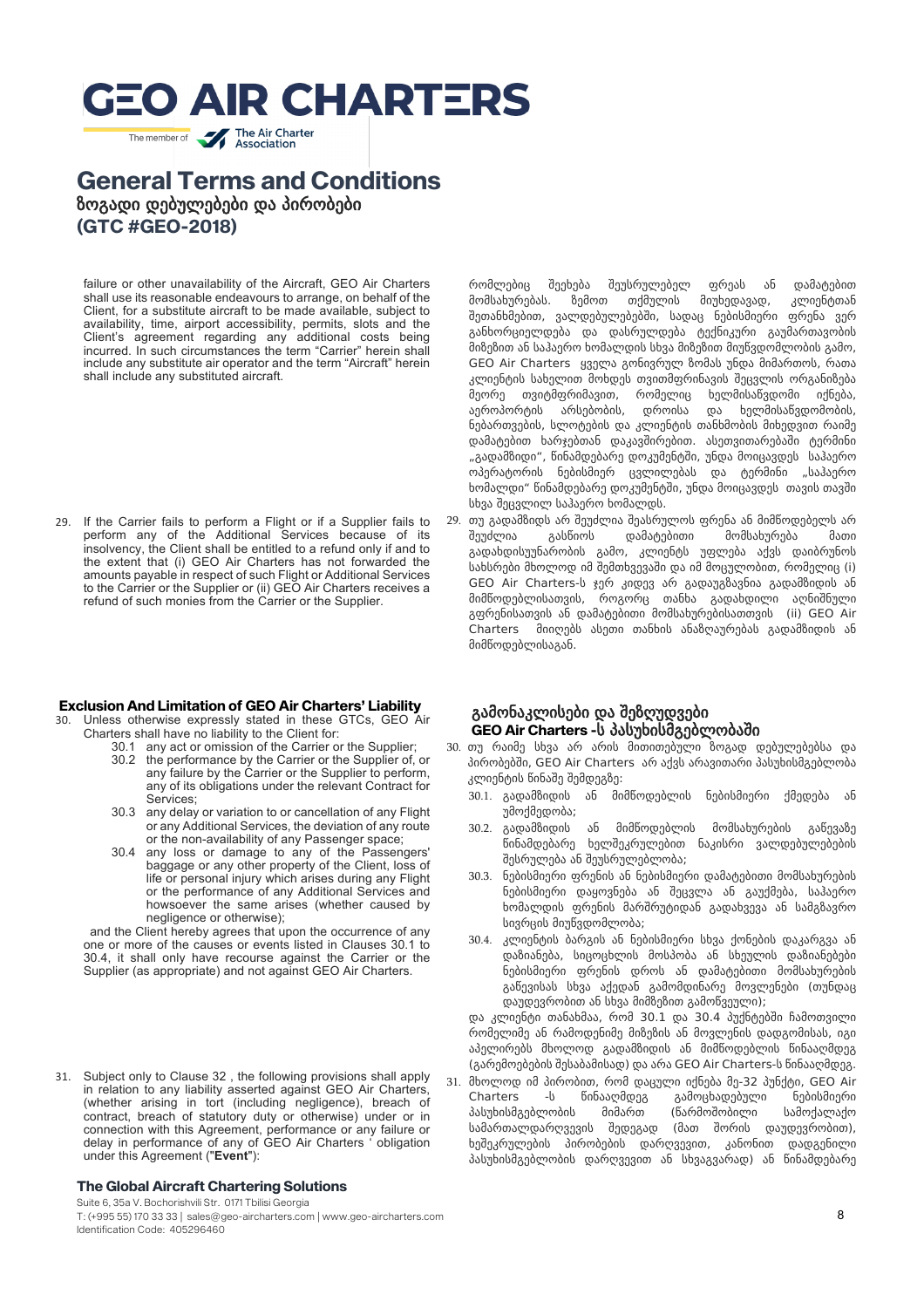The member of **The Air Charter** 

## **General Terms and Conditions**

ზოგადი დებულებები და პირობები **(GTC #GEO-2018)**

- 31.1 GEO Air Charters shall have no liability for any loss of profit, loss of sales, loss of business, loss of goodwill or reputation, third party claims (in each case whether direct or indirect) or for any indirect or consequential loss; and
- 31.2 the liability of GEO Air Charters in respect of any Event shall be limited to the Charter Price paid by the Client.
- 32. Nothing in these GTCs shall exclude or restrict GEO Air Charters' liability for death or personal injury caused by its negligence, fraudulent misrepresentation or any other act or omission for which liability may not be excluded or limited under applicable law.

#### **Indemnity From the Client**

- 33. The Client shall hold harmless and keep GEO Air Charters indemnified from and against any and all Liabilities howsoever assumed, incurred or suffered by GEO Air Charters or any member of the GEO Air Charters Group or any of their employees, servants, agents, insurers or reinsurers as a result of or in connection with:
	- 33.1 any breach by the Client of any of the warranties, undertakings or obligations contained in these GTCs;
	- 33.2 any damage caused to, or injury suffered by, the Aircraft, any person or any other property carried on board the Aircraft and which in each case arises from any act or omission of a Passenger;
	- 33.3 any Passenger being refused entry at any destination airport (including, but not limited to charges, fees, penalties or other expenses or in respect of any arrangements made by the Carrier or GEO Air Charters to return such Passenger to the country from which they were originally carried);
	- 33.4 GEO Air Charters acting in accordance with the Client's instructions;
	- 33.5 without derogation from Clause 33.4, above, GEO Air Charters becoming liable to any other party, including the Carrier and/or the Supplier, by reason of carrying out the Client's instructions;
	- 33.6 all claims, costs and demands whatsoever and by whomsoever made or proffered, in excess of the liability of GEO Air Charters under the terms of this Agreement, regardless of whether such claims, costs and demands arise from, or in connection with, the breach of contract, negligence or breach of duty of GEO Air Charters, its servants, sub-contractors or agents

#### **The Global Aircraft Chartering Solutions**

Suite 6, 35a V. Bochorishvili Str. 0171 Tbilisi Georgia

T: (+995 55) 170 33 33 | sales@geo-aircharters.com | www.geo-aircharters.com Identification Code: 405296460

ხელშეკრულებასთან დაკავშირებით, GEO Air Charters-ს მიერ წინამდებარე ხელშეკრულებით ნაკისრი ვალდებულების<br>შესრულებასთან ან შესრულებაზე უართან, დაყოვნიბასთან შესრულებასთან ან შესრულებაზე (შემდგომში "შემთხვევა") დაკავშირებით გამოიყენება შემდეგი დებულებები:

- 31.1. GEO Air Charters არ არის პასუხისმგებელი მოგების, გაყიდვების, ბიზნესის, პრესტიჟის ან რეპუტაციის დანაკარგზე, მესამე პირების პრეტენზიებზე (როგორც პირდაპირი, ასევე ირიბი) ან ნებისმიერ გვერდით ან ლოგიკურად გამომდინარე ზარალზე
- 31.2. GEO Air Charters-ს პასუხისმგებლობა ნებისმიერ შემთხვევასთან დაკავშირებით უნდა შემოიფარგლოს საჰაერო ხომალდის ფრახტის ღირებულებით, რომელსაც იხდის კლიენტი.
- 32. ზოგად დებულებებსა და პირობებში არ გამორიცხავს ან ზღუდავს GEO Air Charters-ს პასუხისმგელობას მისი დაუდევრობით, განზრახ შეცდომაში შეყვანით ან სხვა ქმედებით ან უმოქმედობით გამოწვეულ სიკვდილზე და სხეულის დაზიანებაზე, რომლებზეც პასუხისმგელობა არ შეიძლება იყოს გამორიცხული ან შეზღუდული მოქმედი კაონმდებლობით.

#### ანაზღაურება კლიენტის მიერ

- 33. კლიენტი იღებს ვალდებულებას დაიცვას GEO AIR CHARETRS ზარალისაგან და აუნაზღაუროს GEO Air Charters-ს დანაკარგი, რომელიც გამოწვეულია ხელშეკრულებით გათვალისწინებული ვალდებულებებით, რომლებიც მიადგა GEO Air Charters-ს ან GEO Air Charters-ს ჯგუფის ნებისმიერ წევრს ან თანამშრომელს, მოსამსახურეს, აგენტს, მზღვეველს ან გადამზღვევს:
	- 33.1. კლიენტის მიერ ნებისმიერი გარანტიის, შეთანხმების ან<br>ზოგად დებულებებსა და პირობებში მითითებული ზოგად დებულებებსა და პირობებში გარემოებების დარღვევით;
	- 33.2. ნებისმიერი მიყენებული ზიანით ან ტრავმით, საჰაერო ზომალდით ნებისმიერ პირს ან ქონებას, რომელიც იმყოფება საჰაერო ხომალდის ბორტზე და რომელიც ყოველ კონკრეტულ შემთხვევაში წარმოიშობა მგზავრის ქმედებით ან უმოქმედობით;
	- 33.3. დანიშნულების აეროპორტში რომელიმე მგავრისათვის შეშვებაზე უარით (მათ შორის, შეზღუდვის გარეშე, გადასახადების, მოსაკრებლების, ჯარიმების ან სხვა გასავლების გამო ან ნებისმიერ მოპლაპარაკებასთან დაკავშირებით გადამზიდსა და GEO Air Charters-ს შორის ასეთი მგზავრის თავდაპირველი გამომგზავრების ქვეყანაში დაბრუნებასთან დაკავშირებით);
	- 33.4. GEO Air Charters -ს ქმედებებით კლიენტის მითითებების შესაბამისად;
	- 33.5. 33.4 პუქნტის დარღვევის გარეშე GEO Air Charters პასუხისმგებელი ხდება ნებისმიერი მხარის წინაშე, მათ შორის გადამზიდის ან/და მიმწოდებლის წინაშე, კლიენტის განკარგულებების შესრულების შედეგად;
	- 33.6. ყველა პრეტენზიასთან, დანახარჯთან და მოთხოვნასთან დაკავშირებით, როგორიც არ უნდა იყოს და ვის მიერაც არ<br>უნდა \_ იყოს \_ გაკეთებული. \_ \_ GEO \_ Air \_ Charters \_ -ს უნდა იყოს გაკეთებული, სამართლებრივი პასუხისმგებლობის გარდა წინამდებარე ხელშეკრულების პირობების შესაბამისად, იმის მიუხედავად წარმოშობა თუ არა პრეტენზიები, ხარჯები და მოთხოვნები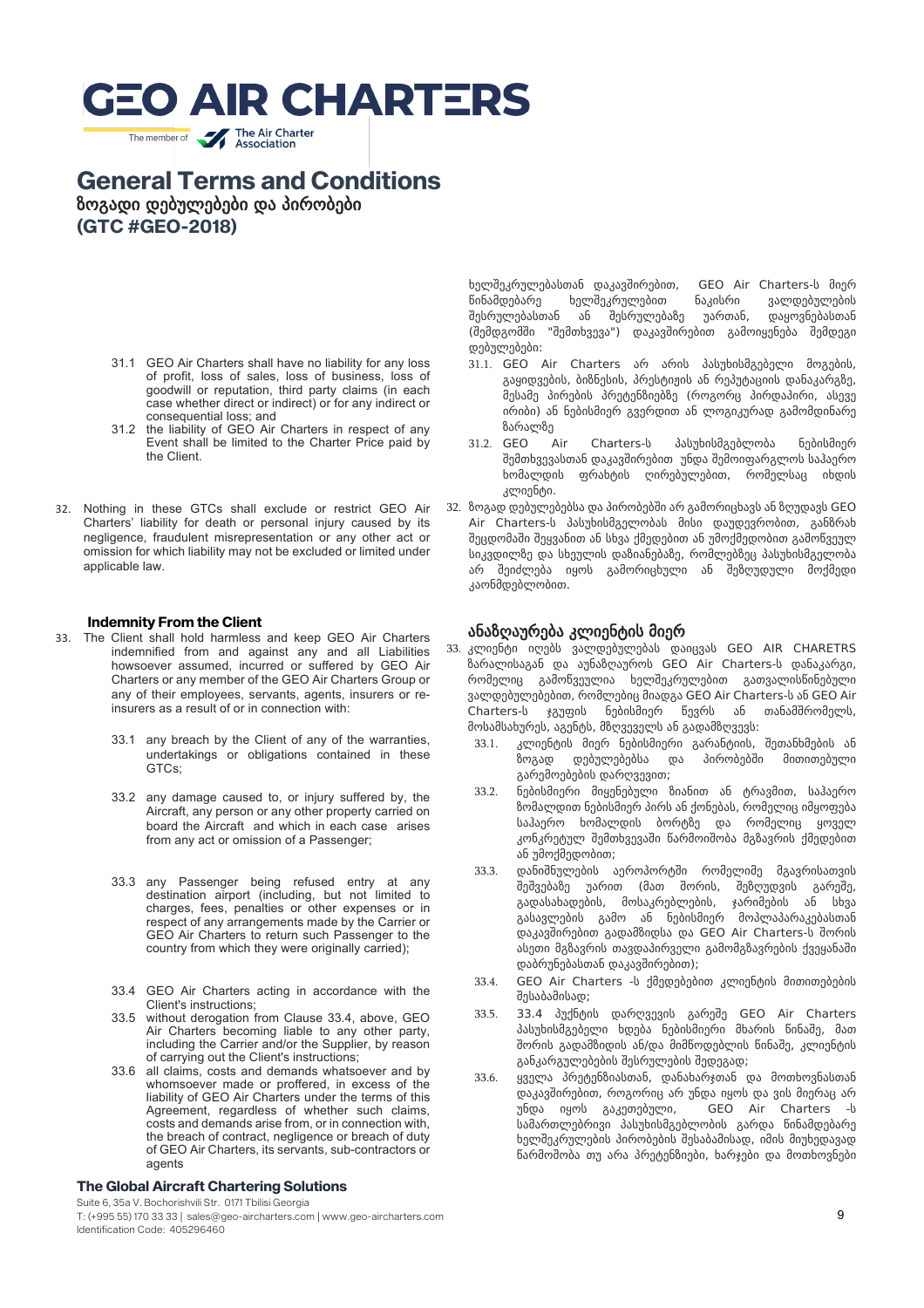The member of **The Air Charter** 

## **General Terms and Conditions**

ზოგადი დებულებები და პირობები

**(GTC #GEO-2018)**

This Clause shall survive the termination or expiry of this Agreement.

## **Client Confirmation**<br><sup>34</sup> The Client confirms that

The Client confirms that it has taken such advice in relation to this Agreement as it considers appropriate and has considered carefully all the terms set out herein, including without limitation Clauses 28-29 and Clauses 30 to 33, and that all the terms are In giving such confirmation, the Client has considered particularly the financial terms of this Agreement.

#### **Termination**

- 35. Without prejudice to any other rights, including the right to claim damages, which GEO Air Charters may have against the Client, GEO Air Charters shall be entitled to (i) instruct the Carrier or the Supplier (as appropriate) to suspend any Flight and/or Additional Services, (ii) terminate any Flight Programme and/or (iii) terminate this Agreement immediately upon notice to the Client on the occurrence of any of the following events:
	- the Client is in breach of any of its obligations hereunder and fails to remedy such breach within forty-eight (48) hours of notice thereof from GEO Air Charters;
	- 35.2 the Client becomes unable to pay its debts as they fall due;
	- 35.3 an order is made or a resolution passed for the winding-up of the Client (being a company), or if any encumbrancer shall take possession of, or a receiver, administrative receiver or trustee is appointed over, any or all of the undertaking of the Client, or if the Client (being an individual or partnership) becomes insolvent or is adjudicated bankrupt or commits an act of bankruptcy;
	- 35.4 the Client convenes a meeting or takes any steps for the purpose of making, or proposes to enter into or make, any arrangements or composition for the benefit of its creditors or if any distress or other execution is levied or enforced or sued out upon or against any part of the Client's property;
	- 35.5 the Client suspends or threatens to suspend or ceases to carry on its business or (except in the ordinary course of business) sells, leases, transfers or otherwise disposes of or threatens to dispose of all or any substantial part of its undertaking or assets or if, in the reasonable opinion of GEO Air Charters, a material adverse change occurs in the business,

#### **The Global Aircraft Chartering Solutions**

Suite 6, 35a V. Bochorishvili Str. 0171 Tbilisi Georgia T: (+995 55) 170 33 33 | sales@geo-aircharters.com | www.geo-aircharters.com Identification Code: 405296460

მხარისაგან ხელშეკრულების დარღვევასთან, დაუდევრობასთან ან GEO Air Charters-ს, მისი მოსამსახურეების, დაქირავებული თანამშრომლების ან აგენტების მიერ ვალდებულებების დარღვევასთან დაკავშირებით.

 ეს პუნქტი ძალაში რჩება წინამდებარე ხელშეკრულების შეწყვეტის ან ვადის ამოწურვის შემდეგაც.

#### კლიენტის დადასტურება

34. კლიენტი ადაასტურებს, რომ მან მხედველობაში მიიღო რჩევა წინამდებარე ხელშეკრულებასთან დაკავშირებით, გულდასმით შეისწავლა დოკუმენტში მოცემული ყველა პირობა, მათ შორის შეზღუდვის გარეშე პუქნტები 28-დან 29-მდე და პუქნტები 30-დან 33 მდე და თანახმაა, რომ ყველა პირობა მიზანშეწონილი და გონივრულია. ასეთი დადასტურებისას თვლის, რომ<br>განსაკუთრებით განიხილა წინამდებარე ხელ განსაკუთრებით განიხილა წინამდებარე ხელშეკრულების ფინანსური პირობები.

#### შეწყვეტა

- 35. ნებისმიერი უფლების შეზღუდვის გარეშე, მათ შორის ზარალის ანაზღაურების უფლების, რომელიც GEO Air Charters -ს შეძლება ქონდეს კლიენტთან მიმართებაში, GEO Air Charters -ს უფლება აქვს (i) მისცეს ინსტრუქცია გადამზიდას ან მიმწოდებელს (გარემოებების შესაბამისად), შეაჩეროს რომელიმე ფრენის ან დამატებითი მომსახურების განხორციელება, (ii) შეწყვიტოს ფრენის ნებისმიერი პროგრაა ან/და (iii) შეწყვიტოს წინამდებარე ხელშეკრულების მოქმედება, კლიენტისათვის ნებისმიერი ქევმოთ ჩამოთვლილი გარემოების დადგომის შესახებ შეტყობინებისთანავე:
	- 35.1. კლიენტი არღვევს წინამდებარე ხელშეკრულებით ნაკისრ თავის რომელიმე ვალდებულებას და არ გამოასწორა ეს დარღვევა GEO Air Charters -საგან შეტყობინების მიღებიდან ორმოცდარვა (48) საათის განმავლობაში;
	- 35.2. კლიენტს აღარ გააჩნია შესაძლებლობა გადაიხადოს თავისი დავალიანება მათი გადახდის ვადის დადგომის დროისათვის;
	- 35.3. წარდგენილია განაცხადი ან მიღებულია რეზოლუცია კლიენტის (როგორც კომპანიის) საქმიანობის შეწყვეტის თაობაზე ან თუ დამგირავებელი შედის მფლობელობაში ან მიმღები, ან ადმინისტრაციული მიმღები ან კლიენტის ზოგიერთი ან ყველა საწარმოს ზემოდან დანიშნული მინდობილი პირი, ან თუ კლიენტი (თუ ფიზიკრუი პირია ან ამხანაგობის წევრია) გახდება გადახდისუუნარო ან გაკოტრდა ან ცნობილია ბრალდებულად ან განაცხადებს აქტს გაკოტრების შესახებ;
	- 35.4. კლიენტი იწვევს თათბირს ან იღებს თავის თავზე რაიმე ნაბიჯებს იმ მიზნით, რომ მიიღოს ან შესთავაზოს აამოქმედოს ან დადოს ნებისმიერი შეთანხმება ან კომპოზიცია მისი კრედიტორების სასარგებლოდ ან ნებისმიერი უბედურების ან სხვა გადახდევინების ან ძალადობრივი ან სასამართლო სარჩელები კლიენტის ქონების ან მისი ნაწილის მიმართy;
	- 35.5. კლიენყი შეაჩერებს ან ემუქრება რომ შეწყვეტს თავის კომერციულ საქმიანობას ან (გარდა ჩვეულებრივი კომერციული საქმიანობისა) ყიდის, იჯარით გასცემს, გადასცემს ან სხვა სახით ასხვისებს ან ემუქრება რომ გაასხვისებს თავის საწარმოებს ან მათ ნაწილს ან თავის აქტივებს ან თუ, GEO Air Charters-ს საფუძვლიანი მოსაზრებით, მნიშვნელოვანი არახელსაყრელი ცვლილება ხდება კლიენტის ბიზნესში, აქტივებში,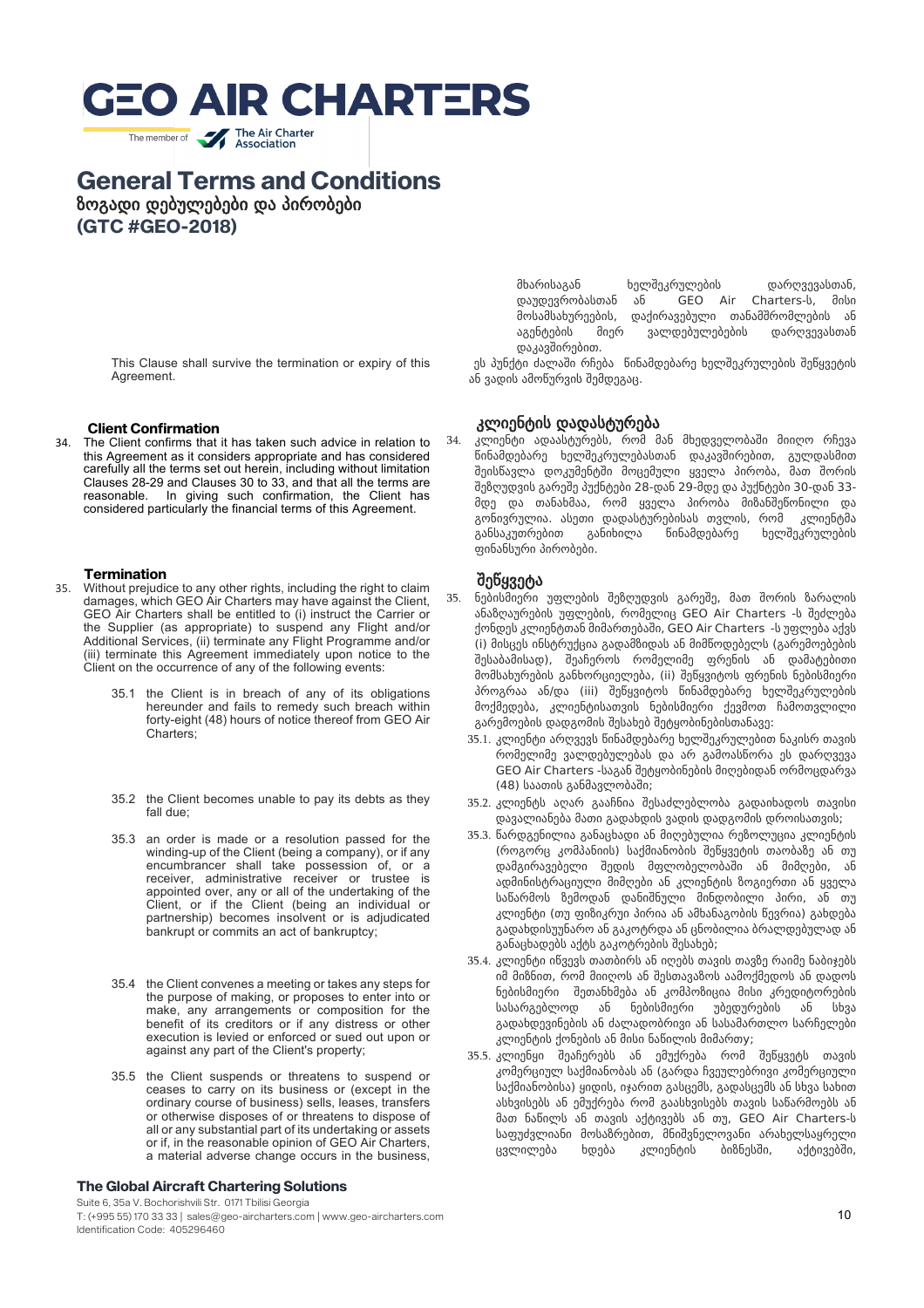The member of **The Air Charter** 

### **General Terms and Conditions** ზოგადი დებულებები და პირობები **(GTC #GEO-2018)**

- assets, condition or operations of the Client; 35.6 any of the warranties contained in Clause 6 have been breached or are untrue; or
- 35.7 the Client breaches any of the provisions of Clauses
- 7 to 9.<br>36 If GEO Air Charters 36. If GEO Air Charters terminates this Agreement under the provisions of Clause 35 above, then the Client, without prejudice to any other rights or remedies which GEO Air Charters may have, shall pay GEO Air Charters on demand such part of the Charter Price as has not been previously paid by the Client and GEO Air Charters shall be entitled to retain any part of the Charter Price already paid by the Client. The parties confirm that these sums represent a genuine pre-estimate of GEO Air Charters' loss.

მდგომარეობაში ან საქმიანობაში;

- 35.6. წინამდებარე ხელშეკრულების მე-6 პუნქტში მითითებული ნებისმიერი გარანტია დაირღვა ან არ შეესაბამება სინამდვილეს; ან
- 35.7. კლიენტი არღვევს ნებისმიერ დებულებას 7-დან 9-მდე.
- 36. თუ GEO Air Charters წყვეტს წინამდებარე ხელშეკრულების მოქმედებას 35-ე პუნქტის შესაბამისად, მაშინ კლიენტი სხვა უფლებების ან სამართლებრივი დაცვის საშუალებების შეზღუდვის გარეშე, რომლებიც შეიძლება გააჩნდეს GEO Air Charters -ს, ვალდებულებას იღებს გადაუხადოს GEO Air Charters-ს მოთხოვნისთანავე საჰაერო ხომალდის ფრახტის ღირებულების ის ნაწილი, რომელიც ადრე არ გადაუხდის კლიენტს და GEO Air Charters-ს აქვს უფლება დაიტოვოს საჰაერო ხომალდის ფრახტის ღირებულების ნაწილი, რომელიც უკვე გადაიხადა კლიენტმა. მხარეები ადასტურებენ, რომ ეს თანხები წარმოადგენენ GEO Air Charters-ის დანაკარგების ნამდვილ წინასწარ შეფასებას.

## **Force Majeure**<br>**37 GEO Air Charters**

- GEO Air Charters shall not have any liability to the Client for any failure or delay in fulfilling its obligations to the extent that fulfilment thereof is impeded due to (without limitation) acts of God or public enemy, hijacking, civil war, insurrection, riot, or strikes or labour disputes, fire, flood, adverse weather conditions, explosion, earthquake, serious accident, failure of equipment, epidemic, quarantine restriction, any act of terrorism, any sanction or prohibition imposed by any state, country, international governmental organisation or other relevant authority, or any act of any government, to the extent that the consequences of such event are beyond its reasonable control ("**Force Majeure**").
- 38. GEO Air Charters will notify the Client promptly after becoming aware of any Force Majeure.
- 39. GEO Air Charters' only obligation in the event either the Carrier or the Supplier is affected by a force majeure event as defined in the relevant Contract for Services shall be the reimbursement to the Client of any monies paid by the Client to GEO Air Charters but not yet paid by GEO Air Charters to the Carrier and/or the Supplier in respect of any Flights and/or Additional Services that are consequentially cancelled, less any nonreimbursable costs and expenses already incurred by GEO Air Charters at the time of the force majeure event.

#### **General**

40. The Client undertakes that it shall, and shall ensure that any person associated with it shall comply with all applicable laws, regulations and codes relating to anti-bribery and anticorruption, and shall promptly report to GEO Air Charters any request or demand for any undue financial or other advantage of any kind received in connection with the performance of this Agreement or the obtaining or retention of business relating to this Agreement.

#### **The Global Aircraft Chartering Solutions**

Suite 6, 35a V. Bochorishvili Str. 0171 Tbilisi Georgia T: (+995 55) 170 33 33 | sales@geo-aircharters.com | www.geo-aircharters.com Identification Code: 405296460

#### ფორს მაჟორი

- 37. GEO Air Charters-ს არ ეკისრება პასუხისმგებლობა კლიენტის წინაშე თავისი ვალდებულებების შეუსრულებლობის ან დაგვიანებისათვის, თუ ეს გამოწვეულია (შეზღუდვუს გარეშე) სტიქიური უბედურებით, გატაცებით, სამოქალაქო ომით, აჯანყებით, ბუნტით, გაფიცვით ან შრომითი დავებით, ხანძრით, წყალდიდობით, ცუდი ამინდით, აფეთქებით, მიწისძვრით, სერიოზული ავარიით, მოწყობილობის მწყობრიდან გამოსვლით, ეპიდემიით, შეზღუდვებით, კარანტინით, ტერაქტით, სანქციებით და აკრძალვებით, რომლებსაც აწესებს სხვადასხვა სახელმწიფოები, ქვეყნები, საერთაშორისო/სამთავრობო ორგანიზაციები ან სხვა შესაბამისი ორგანოები, ან ნებისმიერი მთავრობის ნებისმიერი ქმედებით თუ ასეთი მოვლენის შედეგები არ ექვემდებარება გონივრულ კონტროლს (შემდგომში "ფორს მაჟორი").
- 38. GEO Air Charters-მ უნდა შეატყობინოს კლიენტს დაუყოვნებლივ ფორს მაჟორული გარემოებების შესახებ ინფორმაციის მიღების შემდეგ.
- 39. GEO Air Charters-ს ერთადერთი ვალდებულება იმ შემთხვევაში, თუ გადამზიდზე ან მიმწოდებელზე ზემოქმედებს ფორს მაჟორული გარემოებები, როგორც ეს განსაზღვრულია შესაბამის მომსახურების ხელშეკრულებაში, არის კლიენტისათვის ნებისმიერი ფულადი სახსრების დაბრულება, რომელიც კლიენტმა გადაუხადა GEO Air Charters-ს, და რომლებიც ჯერ არ არის გადარიცხული GEO Air Charters-ს მიერ გადამზიდისათვის ან/და მიმწოდებლისათვის ნებისმიერ ფრენაზე ან/და დამატებით მომსახურებაზე, რომლებიც შესაბამისად გაუქმდა, გარდა ყველა აუნაზღაურებელი ხარჯისა, რომელიც უკვე გასწია GEO Air Charters-მ, ფორს მაჟორული გარემოებების მოქმედებისას.

#### ზოგადი დებულებები

40. კლიენტი იღებს ვალდებულებას, რომ იგი უზრუნველყოფს, რომ მასთან დაკავშირებულმა ნებისმიერმა პირმა დაიცვას ყველა კანონი, ნორმატიული აქტი და წესი, რომლებიც შეეხება ქრთამის აღებასთან და კორუფიასთან ბრძოლას და დაუყოვნებლივ შეატყობინოს GEO Air Charters-ს ნებისმიერი არამართლზომიერი ფინასური ან სხვა უპირატესობის მოთხოვნის თაობაზე, წინამდებარე ხელშეკრულებასთან დაკავშირებით ან ბიზნესის მიღების ან შენახვის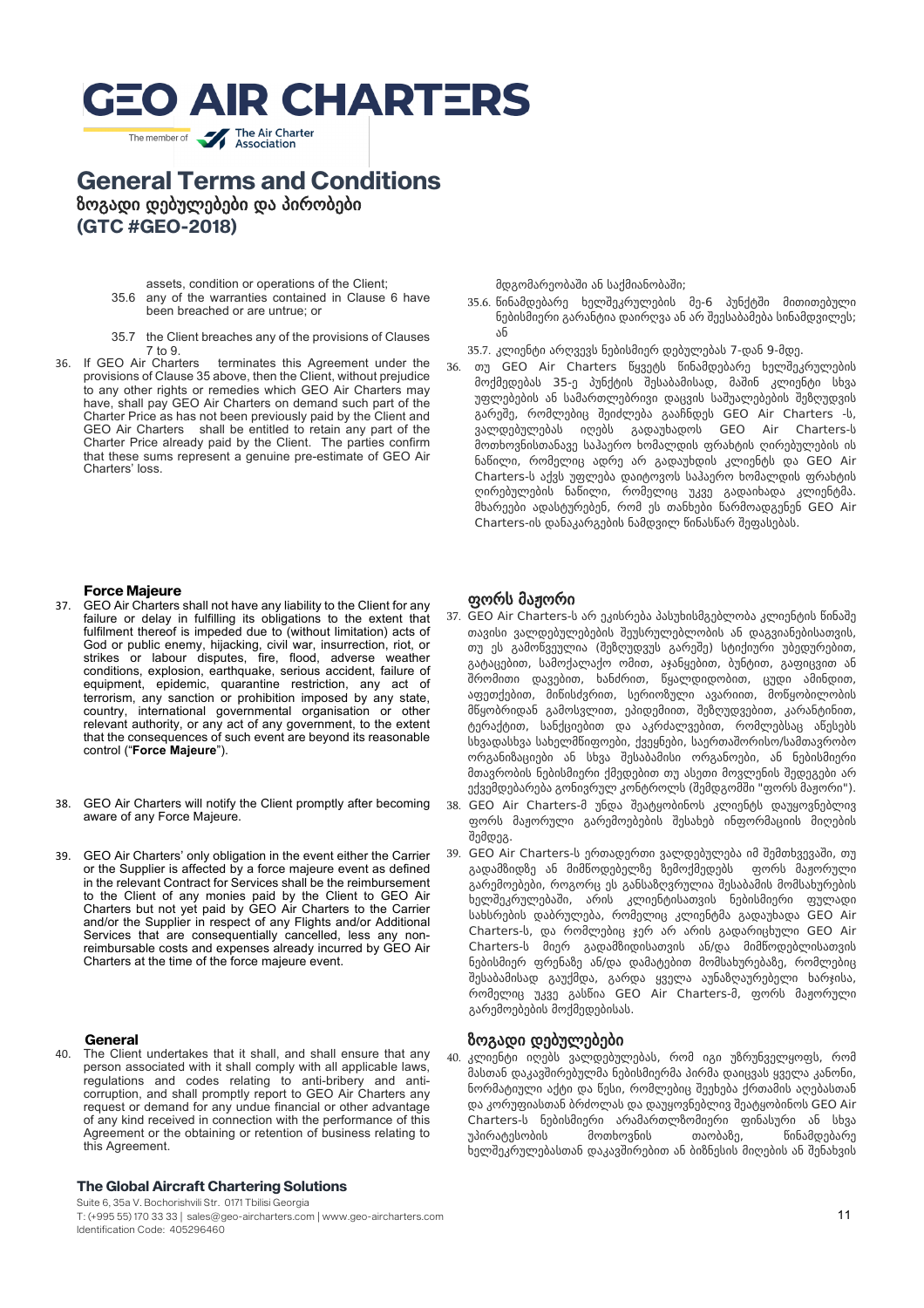## **GEO AIR CHARTERS** The member of **The Air Charter**

**General Terms and Conditions** ზოგადი დებულებები და პირობები **(GTC #GEO-2018)**

- 41. The Client covenants with GEO Air Charters that it will not, either on its own account, or in conjunction with or on behalf of any person or persons, whether directly or indirectly, solicit, endeavour to solicit, encourage or respond to any approach for the provision of services by any person which was at any time during the term of this Agreement a Carrier or a Supplier where such services are the same as or compete with services procured by GEO Air Charters from that person on behalf of the Client at any time during the term of this Agreement. The provisions of this Clause shall apply during the term of this Agreement and for the period of 12 months from the date on which the Agreement expires or terminates for whatever reason. The Client shall procure that its officers, employees, agents, advisers and other representatives, and each member of its Group and their respective officers, employees, agents, advisers and other representatives, comply with this Clause as if they were the Client.
- 42. Time for the making of all payments under this Agreement shall be of the essence.
- 43. This Agreement sets forth the entire Agreement and understanding between the parties and no variation of this Agreement shall be effective unless agreed in writing by both parties. Any representation, statement, warranty or other undertaking whether made orally or written elsewhere which is not fully reflected in these GTCs is hereby excluded (including without limitation where such representations or statements were made negligently) provided always that this Clause shall not exclude or limit any liability or any right which any party may have in respect of pre-contractual statements made or given fraudulently. All conditions, warranties of other terms implied by statute or common law are hereby excluded to the fullest extent permitted by law.
- 44. If any term or condition of this Agreement shall to any extent be invalid or unenforceable, the remainder of this Agreement shall not be affected thereby and each of the remaining terms and conditions shall be valid and enforceable to the fullest extent permitted by law.
- 45. The Client shall not be entitled to assign, novate, deal with or transfer any of its rights or obligations under this Agreement without the prior written consent of GEO Air Charters.
- 46. GEO Air Charters shall be entitled to assign, novate, subcontract on any terms whatsoever, deal with or transfer any of its rights or obligations under this Agreement.
- 47. The Charter Price, payment terms and other commercial terms contained in this Agreement are confidential to the parties and may not be disclosed to any third party (other than to GEO Air Charters' or the Client's professional advisors) without the prior approval of the other party save as required by law.
- 48. No failure or delay by either party in exercising any of its rights shall operate to any extent as a waiver of such rights or preclude any further exercise of its rights.
- 49. Save as expressly stated otherwise, the provisions of the

#### **The Global Aircraft Chartering Solutions**

Suite 6, 35a V. Bochorishvili Str. 0171 Tbilisi Georgia T: (+995 55) 170 33 33 | sales@geo-aircharters.com | www.geo-aircharters.com Identification Code: 405296460

თაობაზე, წინამდებარე ხელშეკრულებასთან დაკავშირებით.

- 41. კლიენტი დებს შეთანხმებას GEO Air Charters-სთან, რომ არ ის და არც მისი სახელით სხვა პირდაპირ ან ირიბად, არ მოითხოვს0 შეეცდება შესთავაზოს, წაახალისოს ან რეაგირება მოახდინოს ნებისმიერ მცდელობაზე მომსახურების გაწევაზე ნებისმიერი პირის მიერ, გადამზიდთან და მმიმწოდებელთან დადებულ ხელშეკრულებასთან დაკავშირებით, სადაც ასეთი მომსახურება ანალოგიურია ან კონკურენტულია მომსახურების, რომელიც შეისყიდა GEO Air Charters-მ კლიენტის სახელით, ნებისმიერ დროს წინამდებარე ხელშეკრულების მოქმედების პერიოდში. ამ პუნქტის დებულებები გამოიყენება წინამდებარე ხელშეკრულების მოქმედების პერიოდში და კიდევ 12 თვის განმავლობაში მისი რაიმე მიზეზიტ შეწყვეტიდან ან ვადის გასვლიდან. კლიენტმა უნდა უზრუნველყოს, რომ მისმა თანამდებობის პირებმა, თანამშრომლებმა, აგენტებმა, კონსულტანტებმა და სხვა წარმომადგენლებმა, მისი გუნდის ყველა წევრმა და შესაბამისმა თანამდებობის პირებმა, თანამშრომლებმა, აგენტებმა, კონსულტანტებმა და სხვა წარმომადგენლებმა, შეასრულონ ეს პუნქტი, ისე, თითქოს ისინი წარმოადგენენ კლიენტს.
- 42. წინამდებარე ხელშეკრულებით გათვალისწინებული გადახდების დაფარვის დრო არსებითი მნიშვნელობისაა.
- 43. წინამდებარე ხელშეკრულება წარმოადგენს მხარეთა შორის სრულ შეთანხმებასდა წინამდებარე ხელშეკრულების შეცვლის გარეშე შედის ძალაში, თუ რაიმე სხვა არ არის შეტანხმებული წერილობით ორივე მხარის მიერ. ნებისმიერი განცხადება, გარანტია ან სხვა ვალდებულება, რომელიც გაკეთებულია სადმე ზეპირად ან წერილობით, მაგრამ არ არის ასახული ზოგად დებულებებსა და პირობებში გამოირიცხება (მათ შორის წინდაუხედავად გაკეთებული განცხადებები) იმ პირობით, რომ ეს პუნქტი არ გამორიცხავს და არ ზღუდავს ნებისმიერ პასუხისმგებლობას ან ნებისმიერ უფლებას, რომლებიც შეიძლება ქონდეს თითოეულ მხარეს წინასახელშეკრულებო განცხადებებთან დაკავშირებით, რომლებიც გაკეთდა მოტყუების გზით. ყველა პირობა, სხვა პირობების გარანტია, რომელსაც გულისხმობს კანონი და საერთო სამართლის ნორმები, ამით გამოირიცხება მაქსიმალურად, კანონით.
- 44. თუ წინამდებარე ხელშეკრულების რომელიმე დებულება ძალადაკარგულია ან დაკარგული აქვს კანონიერი ძალა, ხელშეკრულების დანარჩენი ნაწილი რჩება უცვლელი და სრულიად მოქმედია კანონით.
- 45. კლიენტს არ აქვს უფლება დანიშნოს, მოახდინოს ნოვაცია, საქმე იქონიოს ან გადასცეს წინამდებარე ხელშეკრულებით გათვალისწინებული თავისი უფლებები და ვალდებულებები, GEO Air Charters -ს წინასწარი წერილობითი თანხმობის გარეშე.
- 46. GEO Air Charters -ს უფლება აქვს დანიშნოს, მოახდინოს ნოვაცია, დაიქირაოს ნებისმიერი პირობებით, საქმე იქონიოს ან გადასცეს წინამდებარე ხელშეკრულებით გათვალისწინებული თავისი უფლებები და ვალდებულებები.
- 47. საჰაერო ხომალდის ფრახტის ღირებულება, გადახდის პირობები და სხვა კომერციული პირობები, რომლებიც მითითებულია წინამდებარე ხელშეკრულებაში, კონფიდენციალურია მხარეთათვის და არ შეიძლება მათი გამჟღავნება მესამე პირებისათვის (გარდა GEO Air Charters-ისა და კლიენტის პროფესიონალი კონსულტანტებისა) მეორე მხარის წინასწარი თანხმობის გარეშე კანონის შესაბამისად.
- 48. ნებისმიერი მხარის უარი ან დაყოვნება რომელიმე უფლების რეალიზებაზე, არ ითვლება უფლებების მომავალში გამოყენებაზე უარად.
- 49. ხელშეკრულებათა შესახებ (მესამე პირთა უფლებების შესახებ) 1999